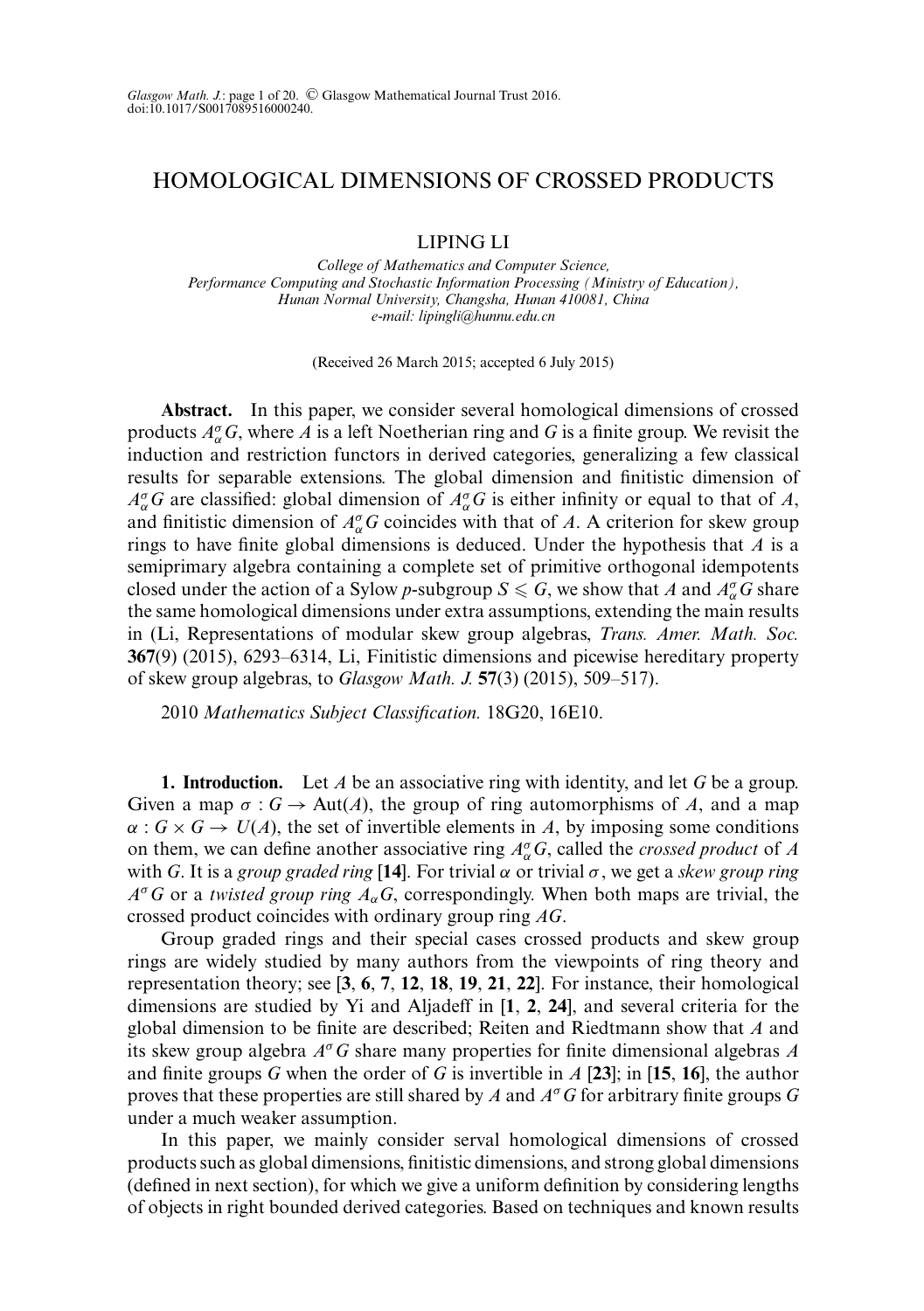introduced in [**1**, **2**, **15**, **16**], we attack this problem from the viewpoint of representation theory. As the first step, we lift the classical induction and restriction functors to homotopy categories of complexes with finitely generated projective components, and show that some natural maps between modules give rise to chain maps. Consequently,  $A_{\alpha}^{\sigma}G$  and *A* share the same homological dimensions. This phenomenon actually happens for quite many *separable extensions* (defined in Section 3). That is,

THEOREM 1.1. *Let R be a left Noetherian ring and let S be a subring which is also left Noetherian. Suppose that*  $1_S = 1_R$ ,  $S_R$  *is a finitely generated projective S-module, and RS is a flat right S-module. If R is a separable extension over S, then R and S have the same global dimension, finitistic dimension, and strong global dimension.*

If *A* is further commutative, by a result of Aljadeff [**1**], a skew group ring *A*<sup>σ</sup>*G* has finite global dimension if and only if so does *A* and the trivial *A*<sup>σ</sup>*G*-module *A* is projective. By [**20**], the trivial module *A* is indeed a projective *A*<sup>σ</sup>*G*-module if and only if  $A^{\sigma}G$  is a separable extension over *A*. We classify global dimensions and finitistic dimensions of crossed products for arbitrary left Noetherian rings, and extend his result to non-commutative rings.

THEOREM 1.2. *Let A*<sup>σ</sup> <sup>α</sup>*G be a crossed product, where A is left Noetherian and G is a finite group.*

- (1) *For every*  $M \in A_{\alpha}^{\sigma}G$  *-mod, its projective dimension*  $pd_{A_{\alpha}^{\sigma}G}M$  *is either infinity or equal to*  $\text{pd}_A M$  (when  $\text{pd}_A M < \infty$ ). Correspondingly, the global dimension gl. dim  $A_\alpha^\sigma G$  is *either infinity or equal to* gl. dim *A (when* gl. dim *A* < ∞*), and the finitistic dimension* fin. dim  $A_{\alpha}^{\sigma}G = \text{fin.} \dim A$ .
- (2) *A skew group ring*  $A^{\sigma}G$  *has finite global dimension if and only gl. dim*  $A < \infty$  *and the trivial representation A is a projective A*<sup>σ</sup>*G-module. Moreover, if the trivial representation is projective, A*<sup>σ</sup> *H and A have the same global dimension for every*  $subgroup H \leqslant G$ .

Unfortunately, in practice, it is not easy to check whether the trivial representation is projective. However, many algebras (in particular finite dimensional algebras) are defined by using certain combinatorial structures such as quivers, posets, categories, etc. In this situation, the actions of groups on the sets of vertices or the sets of objects play a central role. We then focus on a special case that *A* is a semiprimary left Noetherian algebra over an algebraically closed field *k*, and suppose that there are a Sylow *p*-subgroup  $S \le G$  and a complete set  $E = \{e_i\}_{i \in [n]}$  of primitive orthogonal idempotents in *A* closed under the action of *S*. Denote by  $C(A)$  and  $A<sup>S</sup>$  the centre of *A* and the fixed algebra, respectively. The following conclusion gives us a feasible criterion for the global dimension of  $A^{\sigma}_{\alpha}G$  to be finite, generalizing a main result in [**15**, **16**] for skew group algebras.

THEOREM 1.3. *Let A be a finite dimensional algebra, and let G, S, and E be as above. Suppose that there is a domain*  $D \in C(A) \cap A^S$  *containing*  $\alpha(x, y)$  *and the*  $|S|$ *-th root of*  $h_x = \prod_{y \in S} \alpha(x, y)$  *for every*  $x, y \in S$ . Then,  $A^{\sigma}_{\alpha}G$  has finite global dimension if and only if so does A and the action of S on E is free. Furthermore, if S acts freely on E, then  $A_\alpha^\sigma G$ *and A have the same global dimension.*

REMARK 1.4. Conditions in the above theorem seem a little artificial. However, for many cases, the ground field *k* of *A* is a splitting field of *S* (say for example *k* is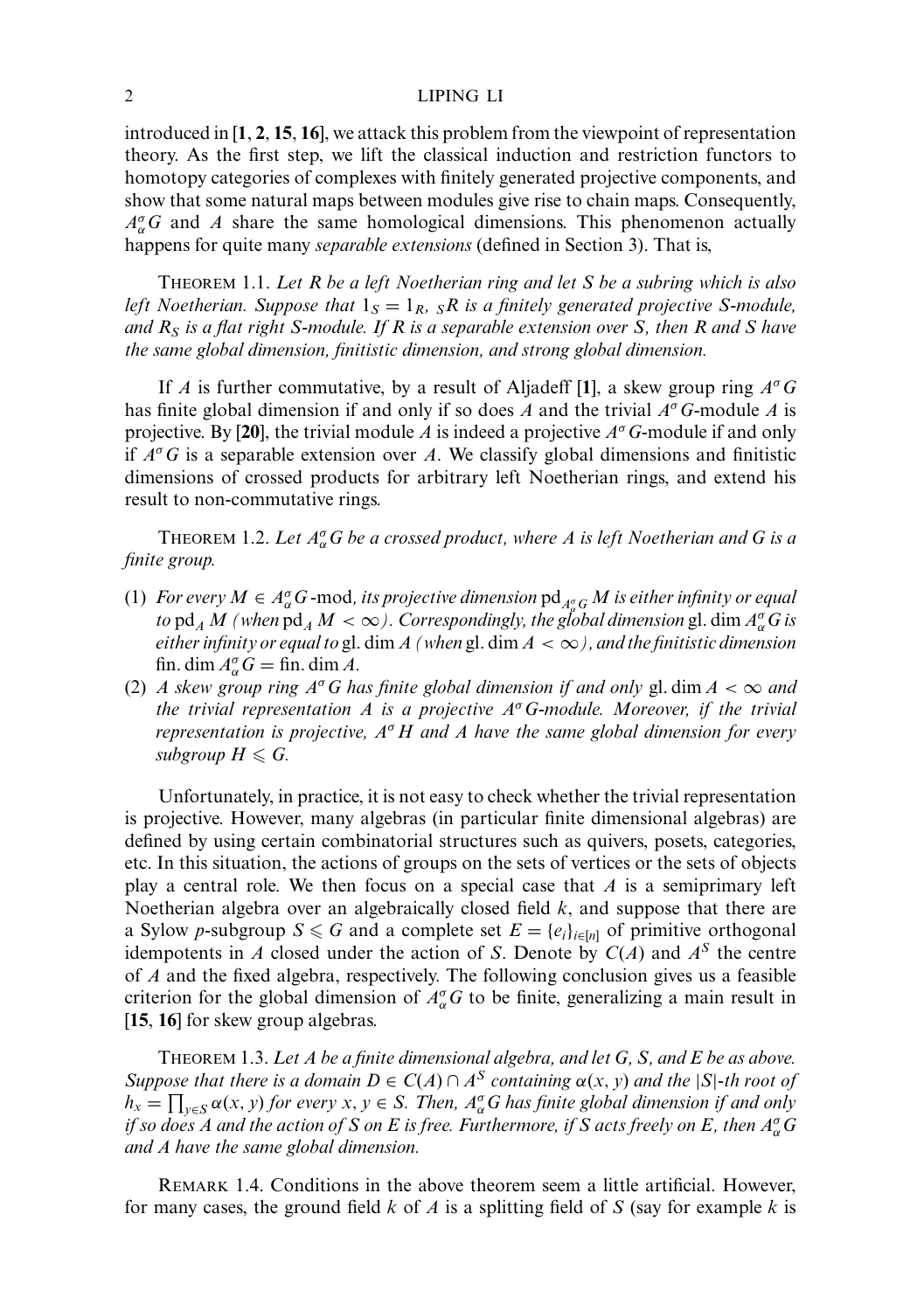algebraically closed), and all coefficients  $\alpha(x, y)$  are contained in *k*. In that situation, the conclusion of this theorem applies.

The paper is organized as follows. For convenience of the reader, in the next section, we describe some preliminary results on crossed products, and introduce a uniform definition for the homological dimensions we study in this paper. In Section 3, we lift the classical induction and restriction functors between module categories to functors between homotopy categories, and revisit many classical results in the derived categories. Theorem 1.1 is proved there. In Section 4, we focus on global dimensions and prove Theorem 1.2. The last section is devoted to the special case mentioned before. Using the strong no loop conjecture recently established in [**13**], we prove one direction of the last theorem. The other direction follows from normalization of parameters.

Here are some notations and conventions. All modules we consider in this paper are finitely generated left modules. For a ring *R*, *R* -mod is the category of finitely generated *R*-modules. By gl. dim *R*, fin. dim *R*, and sgl. dim *R*, we mean the global dimension, finitistic dimension, and strong global dimension, respectively. For  $M \in$ *R* -mod,  $pd_R M$  is its projective dimension. Composition of maps and morphisms is from right to left.

**2. Preliminaries.** First, recall the construction of crossed products. Fix an associative ring *A* with identity, a group *G*, two maps

$$
\sigma: G \to \text{Aut}(A), \quad x \mapsto \sigma_x,
$$

and

$$
\alpha: G \times G \to U(A), \quad (x, y) \mapsto \alpha(x, y).
$$

Following Marcus in [18], the pair  $(\sigma, \alpha)$  is called a *parameter set* of G in A if the following conditions are satisfied for all  $x, y, z \in G$ :

- (1)  $\sigma_x \sigma_y = \iota_{\alpha(x,y)} \sigma_{xy}$ , where  $\iota_{\alpha(x,y)}$  is the inner automorphism induced by  $\alpha(x, y) \in$ *U*(*A*);
- (2)  $\alpha(x, y)\alpha(xy, z) = \sigma_x(\alpha(y, z))\alpha(x, yz).$

The crossed product  $A_{\alpha}^{\sigma}G = \bigoplus_{x \in G} A \sigma_x$ , where  $A \sigma_x$  is a free *A*-module of rank 1 with basis  $\sigma_x$ . The multiplication map  $*$  in  $A_\alpha^\sigma G$  is determined by the following formula:

$$
(a\sigma_x)*(b\sigma_y)=a\sigma_x(b)\alpha(x,y)\sigma_{xy}.
$$

The above two conditions imposed on the pair  $(\sigma, \alpha)$  are equivalent to the associativity of  $A_{\alpha}^{\sigma}G$ . The restricted multiplication in *A* is denote by  $\cdot$ .

Two crossed products  $A^{\sigma}_{\alpha}G$  and  $A^{\sigma'}_{\alpha'}G$  are *equivalent* if there is a G-graded algebra isomorphism  $\varphi : A_{\alpha}^{\sigma} G \to A_{\alpha'}^{\sigma'} G$  such that the restricted automorphism  $\varphi_A$  on *A* is the identity map. Correspondingly, two parameter sets  $(\sigma, \alpha)$  and  $(\sigma', \alpha')$  are *equivalent* if for each  $z \in G$ , there exists an element  $u_z \in U(A)$  such that for all  $x, y \in G$  one has  $\sigma'_x =$  $\sigma_x \iota_{u_x}$  and  $\alpha'(x, y) = u_x \sigma_x(u_y) \alpha(x, y) u_{xy}^{-1}$ . Since we only consider homological dimensions of crossed products in this paper, equivalent crossed products may be identified.

The following proposition is a direct consequence of Theorem 1.3.7 in [**18**].

PROPOSITION 2.1. *Two crossed products*  $A^{\sigma}_{\alpha}G$  *and*  $A^{\sigma'}_{\alpha'}G$  *are equivalent if and only if the parameter sets*  $(\sigma, \alpha)$  *and*  $(\sigma', \alpha')$  *are equivalent.*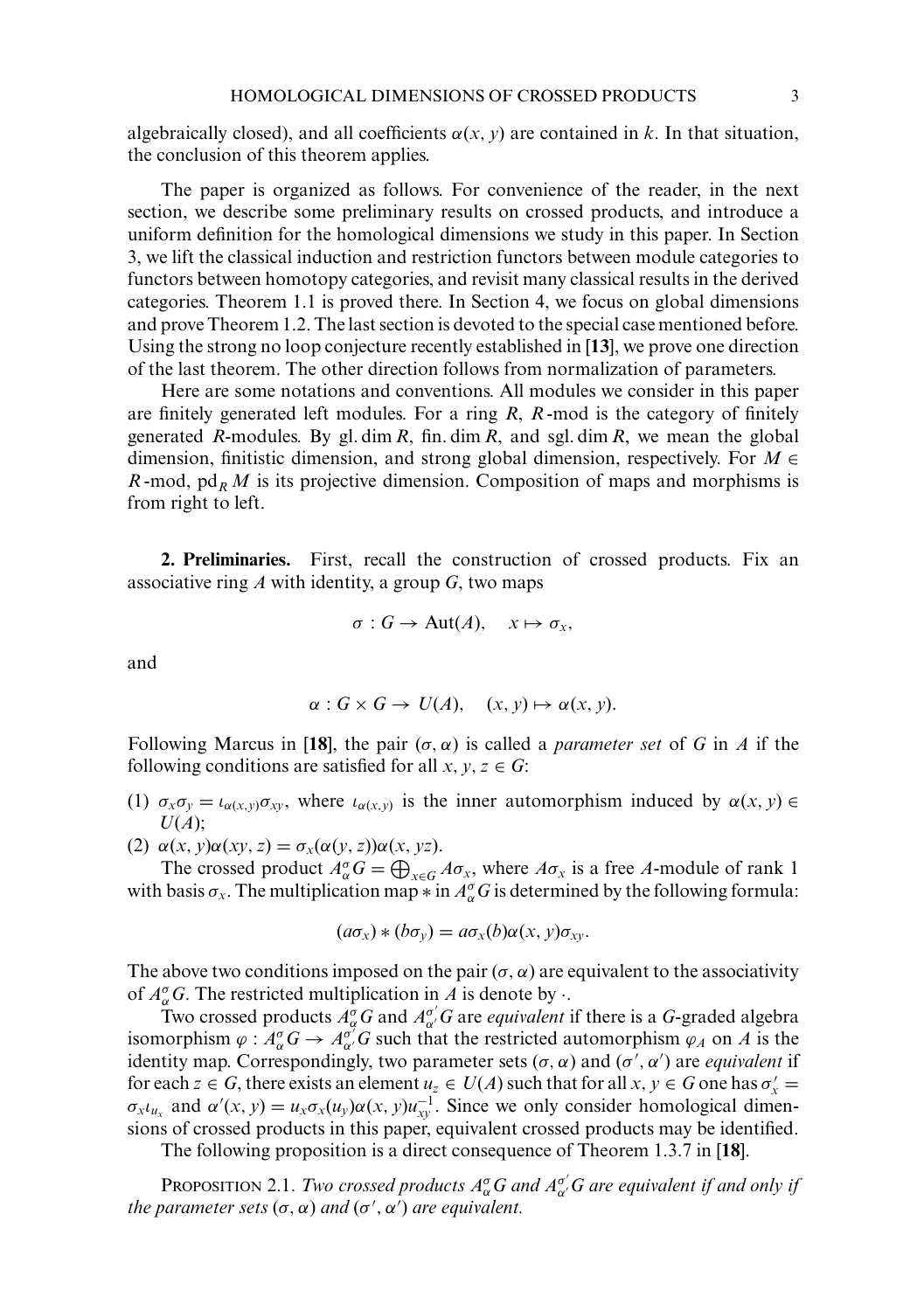Given a set of invertible elements  $\{u_x \in U(A)\}_{x \in G}$ , we can define a new basis  ${\{\sigma'_x = u_x \sigma_x\}}_{x \in G}$  for  $A^{\sigma}_\alpha G$ . Under the new basis, we get a crossed product  $A^{\sigma'}_{\alpha'} G$  which is equivalent to  $A^{\sigma}_{\alpha}G$ , where  $\sigma'_{x} = \sigma_{x} \iota_{u_{x}}$  and  $\alpha'(x, y) = u_{x}\sigma_{x}(u_{y})\alpha(x, y)u_{xy}^{-1}$ . Therefore, by proper basis change, we can make  $1_A \sigma_{1_G}$  the identity of  $A_{\alpha}^{\sigma}G$  and denote it by 1. Moreover, it is straightforward to check that  $\alpha(1_G, 1_G) = \alpha(x, 1_G) = \alpha(1_G, y) = 1_A$  for all  $x, y \in G$ . In this paper, we always assume that our crossed products satisfy these conventions.

Now, we define the *trivial representation* of  $A_{\alpha}^{\sigma}G$ . Let  $\mathfrak{I}$  be the left ideal generated by elements in  $\{\sigma_x - 1 \mid 1_G \neq x \in G\}$ . In general,  $\Im$  is only a left ideal, but not a right ideal. For skew group rings,  $\mathfrak I$  consists of all elements of the form  $\sum_{x\in G}a_x\sigma_x$  such that *a<sub>x</sub>* ∈ *A* and  $\sum_{x \in G} a_x = 0$ . Consequently, the quotient module  $A/\mathfrak{I} \cong A$  by identifying  $\sum_{x \in G} \sigma_x$  with 1, and the module action is determined by  $\sigma_x \cdot a = \sigma_x(a)$  for  $x \in G$  and  $a \in A$ . However, for crossed products, the existence of non-trivial  $\alpha$  makes the structure of I much more complicated. For example, since  $\sigma_y - 1 \in \mathcal{I}$ , we get  $\sigma_x * (\sigma_y - 1) =$  $\alpha(x, y)\sigma_{xy} - \sigma_x \in \mathcal{I}$ . But then  $\alpha(x, y)\sigma_{xy} - 1 \in \mathcal{I}$ . Since  $\sigma_{xy} - 1 \in \mathcal{I}$  as well, we deduce that  $\alpha(x, y) - 1 \in \mathcal{I}$  for every  $x, y \in G$ . We define the trivial representation to be the quotient  $A^{\sigma}_{\alpha}G/\mathfrak{I}$ , which is clearly an  $A^{\sigma}_{\alpha}G$ -module.

The following proposition gives a reason for the name of  $A_{\alpha}^{\sigma}G/\mathfrak{I}$ . Recall for  $M \in$  $A_{\alpha}^{\sigma}$ *G*-mod,  $M^G$  is defined to be the set of all elements  $v \in M$  such that  $\sigma_x v = v$  for every *x*  $\in$  *G*. The *fixed algebra A<sup>G</sup> is defined to be the set of elements <i>a*  $\in$  *A* such that  $\sigma_x(a) = a$  for every  $x \in G$ . It is clear that  $M^G$  is an  $A^G$ -module. Moreover, the map sending *M* to  $M^G$  is functorial since for  $f \in Hom_{A^{\sigma}_\alpha G}(M, N)$ , the restricted map sends  $M^G$  into  $N^G$ . Denote this functor by  $-\tilde{G}$ .

PROPOSITION 2.2. *Let*  $M, N \in A_{\alpha}^{\sigma}G$  -mod. *Then:* 

- (1) *For an arbitrary*  $v \in M$ , *v is contained in*  $M^G$  *if and only if*  $\mathfrak{I}v = 0$ *.*
- (2) *There is a natural isomorphism*  $-\frac{G}{G} \cong \text{Hom}_{A^{\sigma}_{\alpha}G}(A^{\sigma}_{\alpha}G/\mathfrak{I}, -)$ *.*
- $(3)$  Hom<sub>*A<sup><i>g*</sup></sub>  $G(M, N) \cong \text{Hom}_{A}(M, N)^{G}$ .</sub>

*Proof.* Note that  $v \in M^G$  if and only if  $\sigma_x v - v = 0$  for every  $x \in G$ , if and only if  $(\sigma_x - 1)v = 0$  for all  $x \in G$ . But  $\Im$  is generated by these elements as a left  $A^{\sigma}_{\alpha}G$  ideal. The first statement follows.

To show the second one, we define two maps:

$$
\varphi: \text{Hom}_{A^{\sigma}_{\alpha}G}(A^{\sigma}_{\alpha}G/\mathfrak{I}, M) \to M^G, \quad f \to f(\bar{1});
$$

and

$$
\psi: M^G \to \text{Hom}_{A^{\sigma}_\alpha G}(A^{\sigma}_\alpha G/\mathfrak{I}, M), \quad v \to f_v
$$

such that  $f_\nu(\bar{1}) = \nu$ . Because every  $\sigma_x$  fixes  $\bar{1}$ , these two maps are well defined. They are inverse to each other, and functorial, and hence give a natural isomorphism between  $-$ <sup>*G*</sup> and Hom<sub>*A*σ</sub></sub><sub>*G*(*A*<sub>α</sub><sup>*G*</sup>(*J*), −) (in the framework of *A<sup>G</sup>*-modules).</sub>

The last statement can be deduced from part (c) of Theorem 1.4.8 in [18].  $\Box$ 

In the rest of this section, we give a uniform definition for the homological dimensions we consider in this paper. The reader is suggested to refer to [**4**] and [**11**] for definitions of homological dimensions on complexes. For an arbitrary associative left Noetherian ring *R* with identity, we let  $add(R)$  be the additive category of finitely generated projective *R*-modules. Denote by  $C^-(R^P)$  (resp.,  $C^b(R^P)$ ) the category of right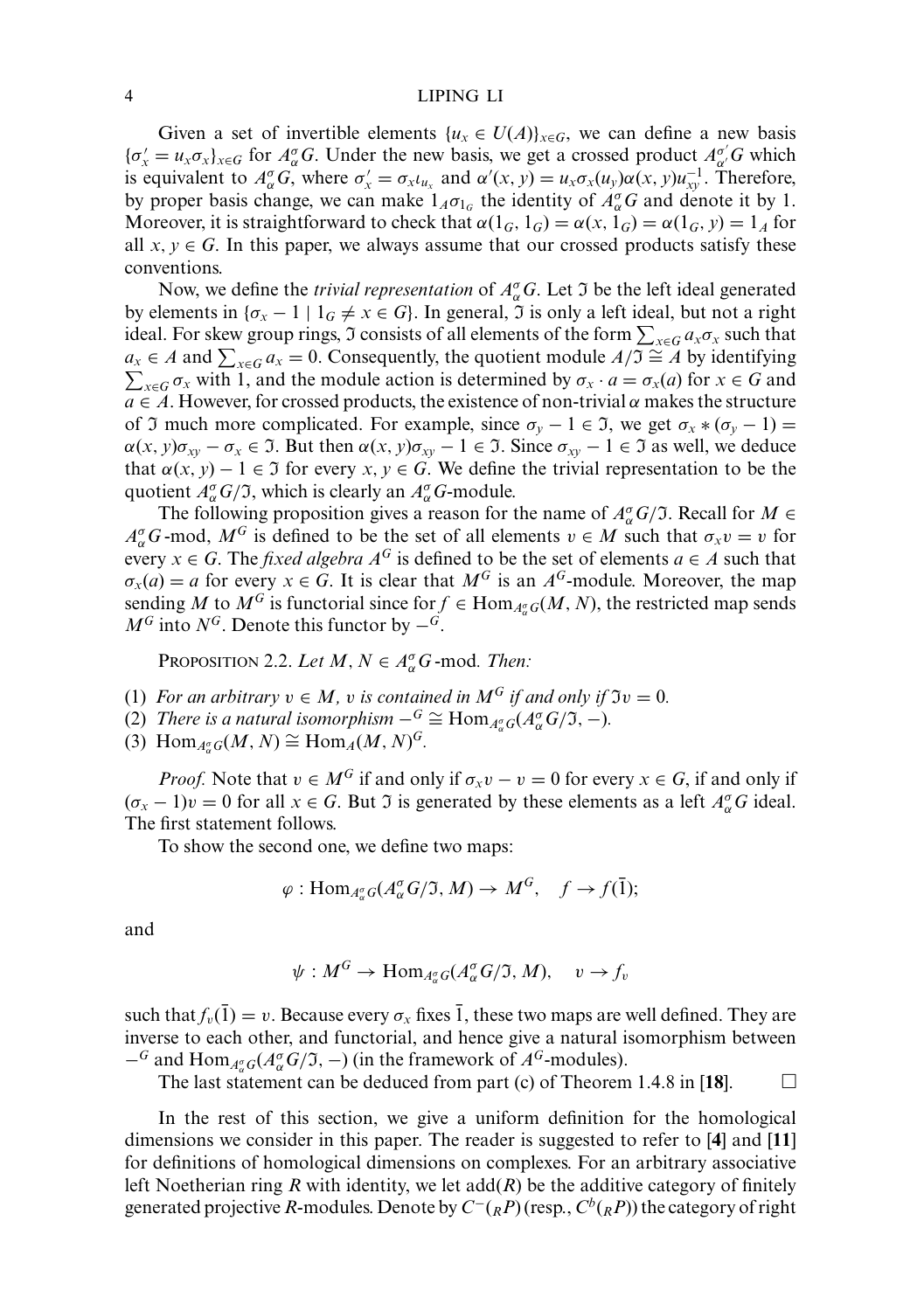bounded complexes (resp., bounded complexes) whose terms lie in add(*R*). Because *R* is left Noetherian, *R* -mod is an abelian category. In particular, every finitely generated *R*-module has a projective resolution contained in  $C^-(R)$ . Let  $K^-(R)$  and  $K^b(R)$  be their homotopy categories. Objects in  $K^b({}_RP)$  are called *perfect complexes*. Note that the right-bounded derived category *D*<sup>−</sup>(*R*) of finite generated *R*-modules is equivalent to  $K^{-}(R)$  as triangulated categories, and the bounded derived category  $D^{b}(R)$  is equivalent to the full subcategory of  $K^{-}(R)$  consisting of objects with bounded homologies. Thus, we can identify these categories.

Given  $P^{\bullet} \in K^{-}(R)$ , we define  $s(P^{\bullet}) = \sup\{i \in \mathbb{Z} \mid P^{i} \neq 0\}$ . Similarly,  $i(P^{\bullet})$  is defined to be  $\inf\{i \in \mathbb{Z} \mid P^i \neq 0\}$ . The *amplitude a*( $P^{\bullet}$ ) equals  $s(P^{\bullet}) - i(P^{\bullet})$ . We then define the *length*  $l(P^{\bullet})$  to be  $\inf \{a(Q^{\bullet}) \mid Q^{\bullet} \text{ is quasi-isomorphic to } P^{\bullet} \}.$  The reader readily see that for  $M \in R$ -mod (view it as a stalk complex in  $D^b(R)$  concentrated in degree 0 and identify it with its projective resolutions), *l*(*M*) is nothing but the projective dimension of *M*. Therefore,

gl. dim  $R = \sup\{l(P^{\bullet}) \mid P^{\bullet} \in K^{-}({}_{R}P) \text{ and } H^{i}(P^{\bullet}) \neq 0 \text{ for at most one } i \in \mathbb{Z}\};$ fin. dim  $R = \sup \{ l(P^{\bullet}) \mid P^{\bullet} \in K^b({}_RP) \text{ and } H^i(P^{\bullet}) \neq 0 \text{ for at most one } i \in \mathbb{Z} \};$ sgl. dim  $R = \sup\{l(P^{\bullet}) \mid P^{\bullet} \in K^b({}_RP)\}\$  is indecomposable}.

The concept strong global dimension was introduced by Ringel for finite dimensional algebras and he conjectured that a finite dimensional algebra has finite strong global dimension if and only if it is *piecewise hereditary*; that is, its bounded derived module category is equivalent to the bounded derived category of a hereditary abelian category as triangulated categories. This conjecture was proved recently by Happel and Zacharia. For more details, see [**9**, **10**]. Note that we always have sgl. dim  $R \ge g$ l. dim  $R \ge f$  fin. dim  $R$ . The second inequality is obvious, while the first one can be observed by taking truncations of projective resolutions of finitely generated *R*-modules.

Several interesting open questions are related to these homological dimensions. The famous finitistic dimension conjecture asserts that the finitistic dimension of an artinian algebra is always finite. For a finite dimensional hereditary algebra, its global dimension and strong global dimension coincide. This is also true if the algebra is quasi-titled but not hereditary. In general, the answer is still open.

**3. Induction and restriction.** In this section, we consider two classical functors: induction and restriction. Many techniques and results stated in this section are well known for module categories, and our goal is to revisit them in derived categories. This slight generalization is essential for studying strong global dimension since it cannot be defined in module categories as global dimension or finitistic dimension.

Let *R* be a left Noetherian ring and *S* be a left Noetherian subring. We also suppose that  $1_R = 1_S$  and  $sR$  is a finitely generated *S*-module. For  $M \in S$ -mod, the *induced module* is defined to be  $R \otimes_S M$ , which is finitely generated. For  $N \in R$ -mod, the *restricted module* is  $sN$ , which is finitely generated as well since  $sR$  is finitely generated. In this way, we get a pair of adjoint functors  $\uparrow_{S_\text{S}}^R$  and  $\downarrow_{S_\text{S}}^R$ . That is, there is a natural isomorphism  $\text{Hom}_R(\hat{M} \uparrow_S^R, N) \cong \text{Hom}_S(M, N \downarrow_S^R).$ 

According to [**11**], *R* is a *separable extension* over *S* if the multiplication epimorphism  $R \otimes_{S} R \rightarrow R$  by sending  $a \otimes b$  to *ab* is split. In other words, there is a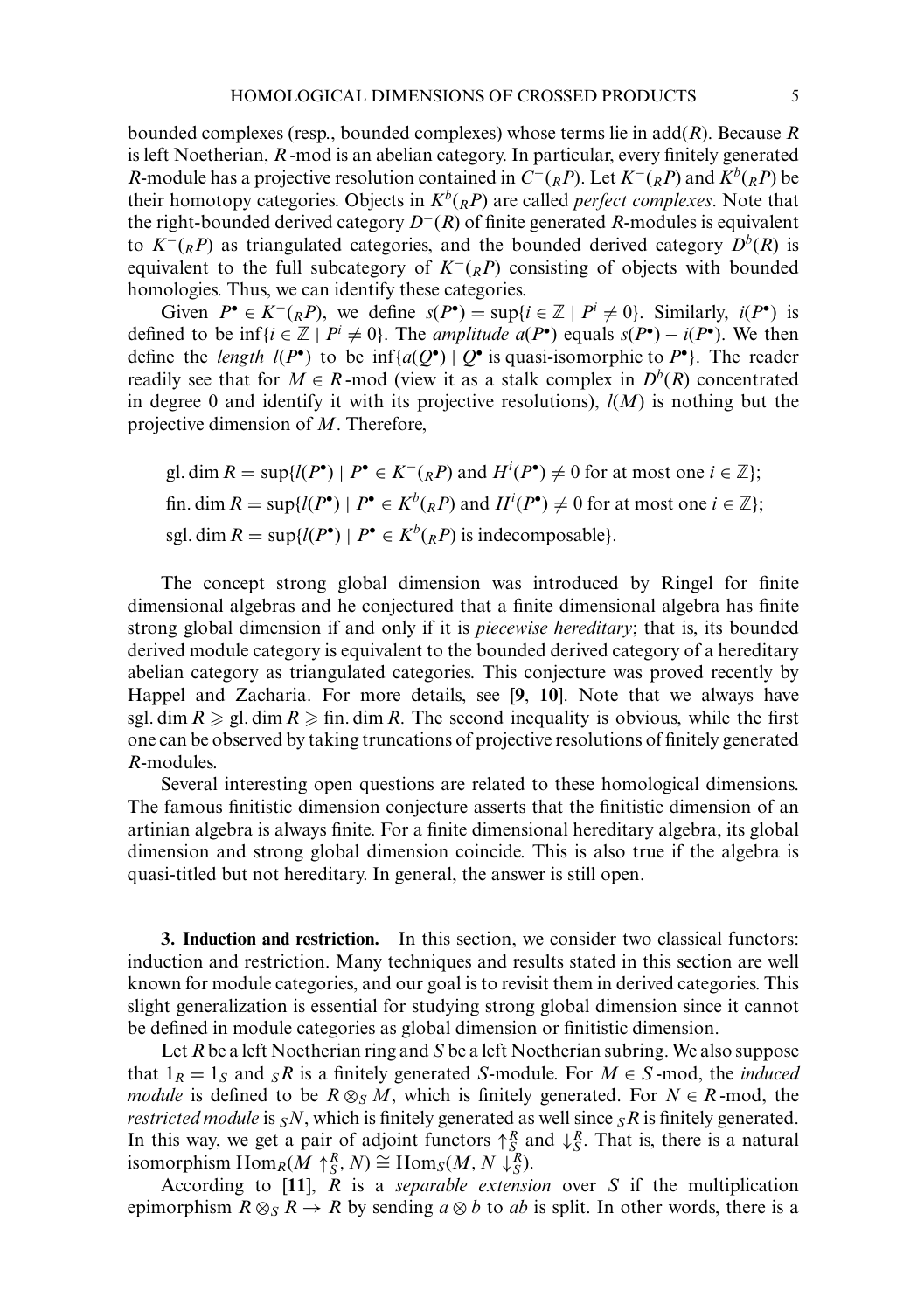certain  $\sum_{i=1}^{n} a_i \otimes b_i \in R \otimes_S R$  such that  $\sum_{i=1}^{n} a_i \otimes b_i r = \sum_{i=1}^{n} ra_i \otimes b_i$  for every  $r \in R$ and  $\sum_{i=1}^{n} a_i b_i = 1$ .

The following proposition is well known.

PROPOSITION 3.1. *Let R and S be as above and suppose that SR is a finitely generated S-module.*

- (1) *If*  $sR_S = S \oplus B$ , then, for every  $M \in S$ -mod, M is isomorphic to a direct summand  $of M \uparrow_S^R \downarrow_S^R$ .
- (2) If R is a separable extension over S, then for every  $N \in R$ -mod, N is isomorphic to *a direct summand of*  $N \downarrow_S^R \uparrow_S^R$ .

*Proof.* Since  $S_{S}$  =  $S \oplus B$ , there is a split surjection  $S_{S}$  →  $S$ , denoted by  $\pi$ . This gives rise to a split surjection  $\pi_M : R \otimes_S M \to M$  by sending  $r \otimes v \to \pi(r)v$  for  $r \in R$ and  $v \in M$ . Its right inverse  $\delta_M$  sends v to  $1 \otimes v$ . That is,  $\pi_M \circ \delta_M$  is the identity map on *M*. The first statement is proved.

Since *R* is a separable extension over *S*, there is a certain  $\sum_{i=1}^{n} a_i \otimes b_i \in R \otimes_S R$ such that  $\sum_{i=1}^{n} a_i \otimes b_i r = \sum_{i=1}^{n} r a_i \otimes b_i$  for every  $r \in R$  and  $\sum_{i=1}^{n} a_i b_i = 1$ . For  $N \in R$ *R* -mod, define  $\psi_N$ :  $R \otimes_S \overline{N} \to N$  by sending  $r \otimes v$  to *rv* for  $r \in R$  and  $v \in N$ , and define  $\varphi_N : N \to R \otimes_S N$  by mapping v to  $\sum_{i=1}^n a_i \otimes b_i v$ . The first condition on separable extensions implies that  $\varphi_N$  is an *R*-module homomorphism, and the second condition tells us that  $\psi_N \circ \varphi_N$  is the identity map on *N*. The second statement follows immediately.

A crucial observation is that the maps defined in the above proof lift to chain maps.

PROPOSITION 3.2. *Let R and S be as above and suppose that SR is a finitely generated projective S-module and RS is a finitely generated flat S-module.*

- (1) *The induction and restriction functors induce functors between K*<sup>−</sup>(*SP*) *(resp.,*  $K^b$ ( $sP$ )) and  $K^-(R)$  (resp.,  $K^b$ ( $R$ *P*)), which are still denoted by  $\uparrow_S^R$  and  $\downarrow_S^R$ .
- (2) *If*  $sR_S = S ⊕ B$ , for every  $Q^{\bullet} ∈ K^{-}(sP)$  (resp.,  $Q^{\bullet} ∈ K^{b}(sP)$ ),  $Q^{\bullet}$  *is isomorphic to a* direct summand of  $Q^{\bullet} \uparrow_S^R \downarrow_S^R$ .
- (3) *If* R is a separable extension over S, then for every  $P^{\bullet} \in K^{-1}(R)$  (resp.,  $P^{\bullet} \in$  $K^b({}_RP)$ ),  $P^{\bullet}$  *is isomorphic to a direct summand of*  $P^{\bullet} \downarrow_S^R \uparrow_S^R$ .

*Proof.* We only give a proof for bounded homotopy categories as it works for right bounded homotopy categories as well. Since  $1<sub>S</sub> = 1<sub>R</sub>$ , the restriction functor is exact. Moreover, since  $_S R$  is a finitely generated projective *S*-module,  $\downarrow_S^R$  preserves projective modules, too. Applying it termwise to a bounded chain complex of projective *R*modules, we get a bounded chain complex of projective *S*-modules. Moreover, it sends morphisms (homotopy classes of chain maps) in  $K^b({}_RP)$  to morphisms in  $K^b({}_SP)$ . In this way, we get a functor  $\downarrow_S^R$ :  $K^b(_RP) \rightarrow K^b(_SP)$ .

Similarly, the induction functor preserves projective modules. Moreover, it is exact since  $R_S$  is flat. Given  $Q^{\bullet} \in K^b({}_S P)$  with differentials  $(d^i)_{i \in \mathbb{Z}}$ , applying the induction functor termwise, we get an object  $P^{\bullet} \uparrow_{S}^{R} \in K^{b}({}_{R}P)$  whose *i*-th term is  $R \otimes_S P^i$  and *i*-th differential map is  $1 \otimes d^i$ . This is a chain complex of projective *R*-modules. Moreover, given a morphism  $(f^i)_{i \in \mathbb{Z}} : X^{\bullet} \to Y^{\bullet}$  in  $K^b({}_S P)$ , we can define a corresponding morphism  $(1 \otimes f^i)_{i \in \mathbb{Z}}$ . These constructions are functorial. In this way, we lift the induction functor from *S*-mod to  $K^b({}_S P)$ . The first statement is proved.

To prove statements (2) and (3), it suffices to observe that under the given assumptions the homomorphisms  $\delta, \pi, \varphi, \psi$  constructed in the proof of the previous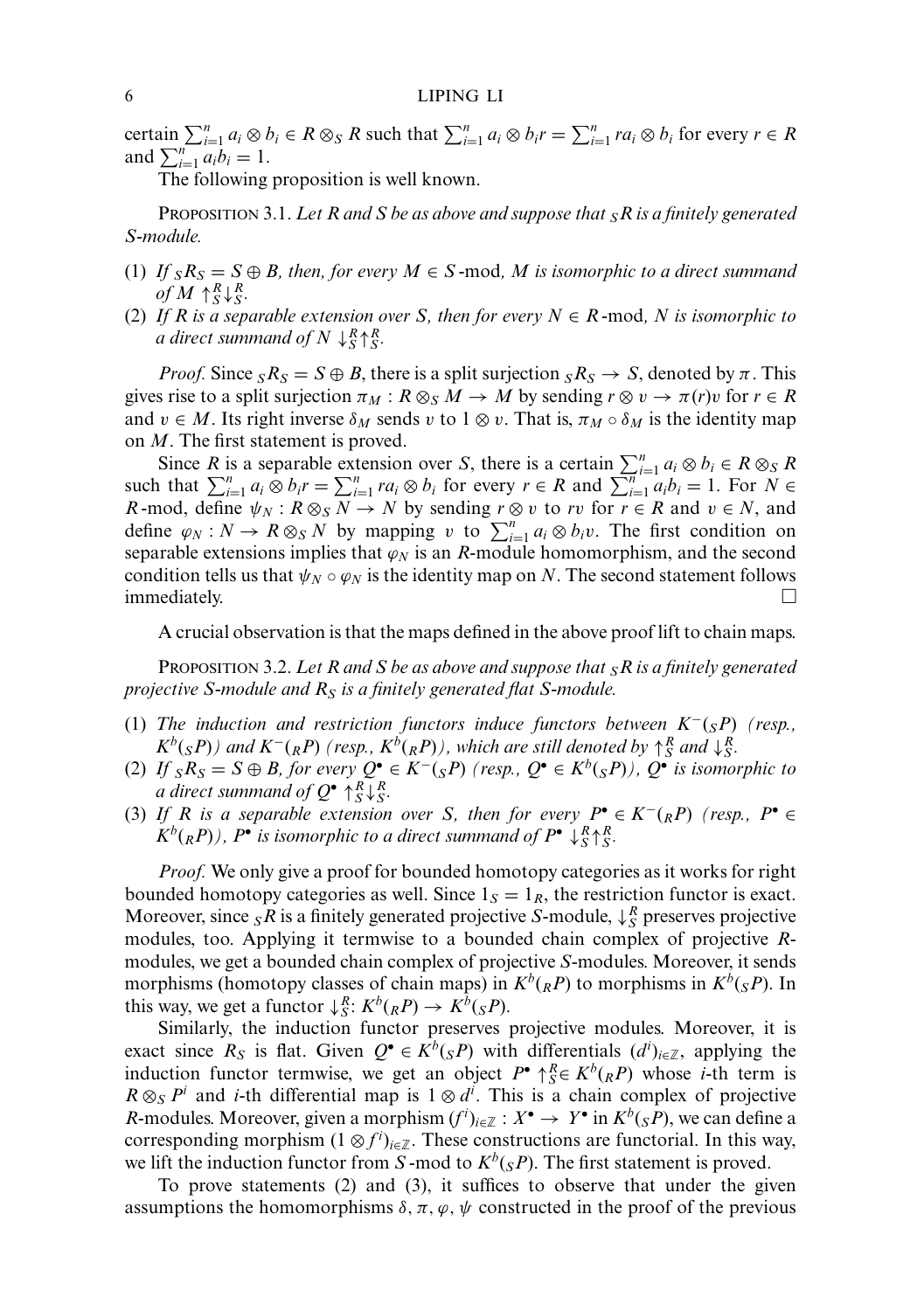proposition commute with differential maps, and hence give rise to chain maps. Explicitly, given  $Q^{\bullet} \in K^b({}_{S}P)$ , we have

$$
Q^{\bullet} \xrightarrow{\delta^{\bullet}=(\delta^i)_{i\in\mathbb{Z}}} Q^{\bullet} \uparrow_S^R \downarrow_S^R \xrightarrow{\pi^{\bullet}=(\pi^i)_{i\in\mathbb{Z}}} Q^{\bullet}
$$

such that  $\pi^{\bullet} \circ \delta^{\bullet}$  is the identity map. Similarly, given  $P^{\bullet} \in K^b({}_RP)$ , we have

$$
P^{\bullet} \xrightarrow{\varphi^{\bullet} = (\varphi^i)_{i \in \mathbb{Z}}} P^{\bullet} \downarrow_{S}^{R} \uparrow_{S}^{R} \xrightarrow{\psi^{\bullet} = (\psi^i)_{i \in \mathbb{Z}}} P^{\bullet}
$$

such that  $\psi^{\bullet} \circ \varphi^{\bullet}$  is the identity map. The conclusion follows.

This proposition immediately implies Theorem 1.1.

THEOREM 3.3. *Let R and S be as above, and suppose that SR is a finitely generated projective S-module and RS is flat. If R is a separable extension over S, then R and S have the same global dimension, finitistic dimension, and strong global dimension.*

*Proof.* We prove the conclusion for global dimensions, and the same technique applies to other homological dimensions with very small modifications. Take an object  $Q^{\bullet} \in K^{-}(sP)$  with  $H^{i}(Q^{\bullet}) \neq 0$  for at most one  $i \in \mathbb{Z}$ . Using quasi-isomorphisms, we can assume that the amplitude  $a(Q^{\bullet})$  equals the length  $l(Q^{\bullet})$ .

By the above proposition,  $Q^{\bullet}$  is isomorphic to a direct summand of  $Q^{\bullet} \uparrow_S^R \downarrow_S^R$ . We claim that  $a(Q^{\bullet} \uparrow_S^R) = l(Q^{\bullet} \uparrow_S^R)$ . If this is not true, then there is some  $V^{\bullet} \in K^-(R)$ quasi-isomorphic to  $Q^{\bullet} \uparrow_{S}^{R}$  with

$$
a(V^{\bullet}) = l(V^{\bullet}) < a(Q^{\bullet} \uparrow_{S}^{R}) = a(Q^{\bullet}) = l(Q^{\bullet}).
$$

Applying the restriction functor to  $V^{\bullet}$ , we conclude that  $V^{\bullet} \downarrow_{S}^{R}$  is quasi-isomorphic to  $Q^{\bullet} \uparrow_S^R \downarrow_S^R$ . Consequently,  $Q^{\bullet}$  is quasi-isomorphic to a direct summand of  $V^{\bullet} \downarrow_S^R$ , so we have

$$
l(Q^{\bullet}) \leq a(V^{\bullet} \downarrow_{S}^{R}) = a(V^{\bullet}) = l(V^{\bullet}).
$$

But these two inequalities contradict each other, so  $a(Q^{\bullet} \uparrow_S^R) = l(Q^{\bullet} \uparrow_S^R)$  as claimed. In particular,

$$
l(Q^{\bullet}) = a(Q^{\bullet}) = a(Q^{\bullet} \uparrow_{S}^{R}) = l(Q^{\bullet} \uparrow_{R}^{S}) \leqslant \text{gl. dim } R,
$$

and hence gl. dim  $S \leqslant$  gl. dim *R*.

If *R* is a separable extension over *S*, we can apply a similar reasoning (using (3) of the previous proposition) to every indecomposable object  $P^{\bullet} \in K^{-}(R)$  with  $H^{i}(P^{\bullet}) \neq$ 0 for at most one  $i \in \mathbb{Z}$  and deduce that  $l(P^{\bullet}) \leq g$ . dim *S*, and hence gl. dim  $R \leq$ gl. dim *S*. This forces gl. dim  $R = \emptyset$ . dim *S*.

We give a remark.

REMARK 3.4. The above proof implicitly implies that  $pd_R V \geqslant pd_S V$  for arbitrary  $V \in R$ -mod since a projective resolution of  $\overline{R}V$  restricted to *S* give a projective resolution of  $sV$ . Moreover, it is also true that gl. dim  $S \le g$ l. dim *R*, fin. dim  $S \le$ fin. dim *R*, and sgl. dim  $S \leq$  sgl. dim *R*. Equalities hold if *R* is a separable extension over *S*.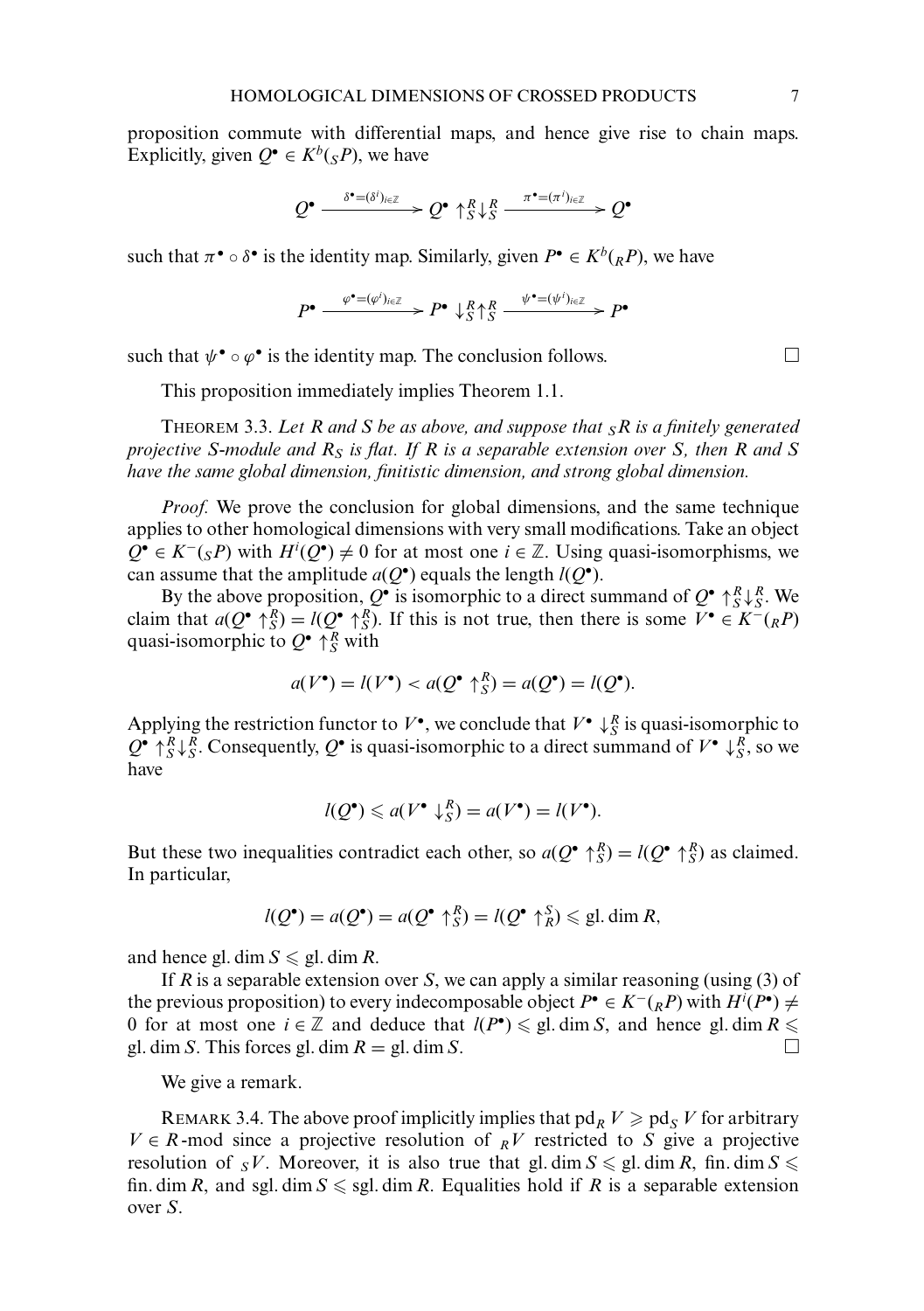Now, we apply the previous results to investigate homological dimensions of crossed products. Similar techniques have been used to explore other properties of crossed product in [**17**]. Suppose that  $G$  is a finite group and let  $H \leqslant G$  be a subgroup. Then,  $\sigma : G \to \text{Aut}(A)$  and  $\alpha : G \times G \to U(A)$  restrict to *H* and  $H \times H$ , respectively. Denote these restricted maps by  $\sigma$  and  $\alpha$  again. They define a crossed product  $A_{\alpha}^{\sigma}H$ , which is a subring of  $A^{\sigma}_{\alpha}G$ . It is well known that both  ${}_{A^{\sigma}_{\alpha}H}A^{\sigma}_{\alpha}G$  and  $A^{\sigma}_{\alpha}G_{A^{\sigma}_{\alpha}H}$  are finitely generated projective modules. Moreover,  $A_{\alpha}^{\sigma} H A_{\alpha}^{\sigma} G_{A_{\alpha}^{\sigma}} H \cong A_{\alpha}^{\sigma} H \oplus B$ . For more details, see [**18**].

We want to show that  $A_{\alpha}^{\sigma}G$  is a separable extension over  $A_{\alpha}^{\sigma}H$  when the index  $|G : H|$  is invertible in *A*. One approach is to consider the element

$$
\zeta = \frac{1}{|G:H|} \sum_{x \in G/H} \alpha(x, x^{-}) \sigma_{x} \otimes \sigma_{x^{-}} \in A_{\alpha}^{\sigma} G \otimes_{A_{\alpha}^{\sigma} H} A_{\alpha}^{\sigma} G
$$

and show that it satisfies the two conditions of separable extensions, where *x*<sup>−</sup> is the inverse of *x*. This approach is implicitly used in Proposition 3.3 (page 79) and Theorem 3.4 (page 81) of [**14**]. For convenience of the reader, we give a detailed proof. We need the following technical lemma.

LEMMA 3.5. For 
$$
x, y \in G
$$
, let  $x^{-} = x^{-1}$  and  $y^{-} = y^{-1}$ . Then,  
\n
$$
\alpha(x, x^{-})^{-1} \cdot \sigma_{x}(\alpha(x^{-}, y^{-})) \cdot \alpha(y^{-}, yx)^{-1} = \sigma_{y^{-}}(\alpha(yx, x^{-}y^{-}))^{-1},
$$
\n(1)

*and*

$$
\alpha(xy, y^{-}x^{-})^{-1} \cdot \sigma_{xy}(\alpha(y^{-}, x^{-}))^{-1} \cdot \alpha(xy, y^{-}) = \alpha(x, x^{-})^{-1}.
$$
 (2)

*Proof.* By considering the product  $(\sigma_x * \sigma_{x^-}) * \sigma_{y^-} = \sigma_x * (\sigma_{x^-} * \sigma_{y^-})$ , we get

$$
\alpha(x, x^-) = \sigma_x(\alpha(x^-, y^-)) \cdot \alpha(x, x^- y^-),
$$

and hence

$$
\alpha(x, x^{-})^{-1} = \alpha(x, x^{-}y^{-})^{-1} \cdot \sigma_{x}(\alpha(x^{-}, y^{-}))^{-1}.
$$

Applying this identity to the left side of (3.1), it suffices to show

$$
\alpha(x, x^{-}y^{-})^{-1} \cdot \alpha(y^{-}, yx)^{-1} = \sigma_{y^{-}}(\alpha(yx, x^{-}y^{-}))^{-1},
$$

which is equivalent to

$$
\alpha(y^-, yx) \cdot \alpha(x, x^-y^-) = \sigma_{y^-}(\alpha(yx, x^-y^-)). \tag{3}
$$

Now consider

$$
\sigma_{y^-} * ((\sigma_y * \sigma_x) * (\sigma_{x^-} * \sigma_{y^-})) = (\sigma_{y^-} * (\sigma_y * \sigma_x)) * (\sigma_{x^-} * \sigma_{y^-}).
$$

On the left side, we get

$$
\sigma_{y^-}(\alpha(y,x)) \cdot \alpha(y^-,yx) \cdot \sigma_x(\alpha(x^-,y^-)) \cdot \alpha(y^-,yx)^{-1} \cdot \sigma_{y^-}(\alpha(yx,y^-x^-)) \sigma_{y^-}.
$$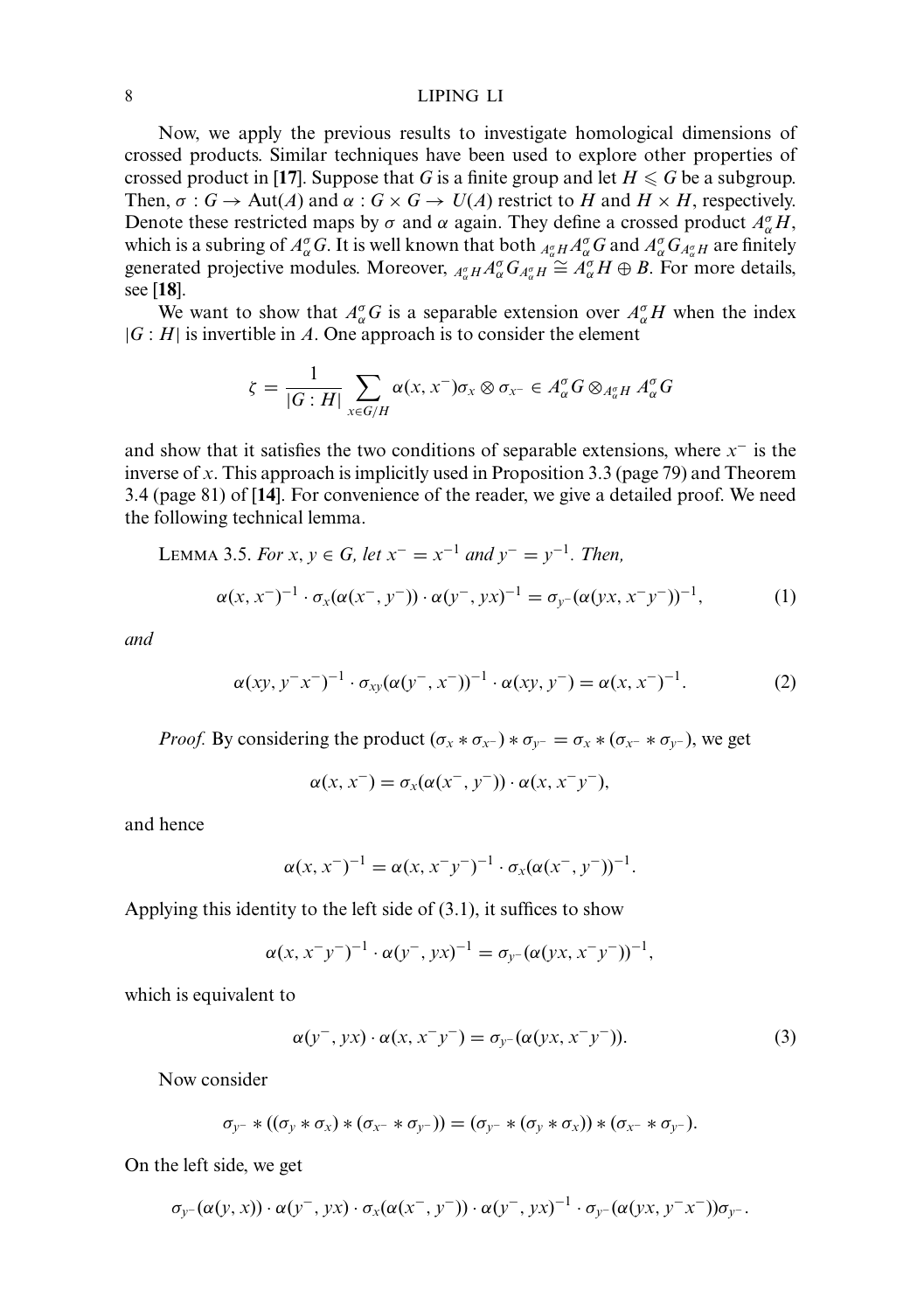On the right side, we have

$$
\sigma_{y^-}(\alpha(y,x)) \cdot \alpha(y^-,yx) \cdot \sigma_x(\alpha(x^-,y^-)) \cdot \alpha(x,x^-y^-) \sigma_{y^-}.
$$

Therefore,

$$
\alpha(x, x^{-}y^{-}) = \alpha(y^{-}, yx)^{-1} \cdot \sigma_{y^{-}}(\alpha(yx, y^{-}x^{-})).
$$

Multiplied by  $\alpha(y^-, yx)$  on both sides, this identity turns out to be (3.3) as claimed. The identity (3.2) is equivalent to

$$
\sigma_{xy}(\alpha(y^-, x^-)) \cdot \alpha(xy, y^- x^-) = \alpha(xy, y^-) \cdot \alpha(x, x^-). \tag{4}
$$

To prove this, we consider  $(\sigma_x * \sigma_y) * (\sigma_y - * \sigma_x -) = ((\sigma_x * \sigma_y) * \sigma_y -) * \sigma_x -$ .

**P**ROPOSITION 3.6. Let G be a finite group. If  $|G:H|$  is invertible in A, then  $A^{\sigma}_{\alpha}G$  is a *separable extension over A*<sup>σ</sup> <sup>α</sup>*H.*

*Proof.* Let

$$
\zeta = \frac{1}{|G:H|} \sum_{x \in G/H} \alpha(x, x^{-}) \sigma_{x} \otimes \sigma_{x^{-}} \in A_{\alpha}^{\sigma} G \otimes_{A_{\alpha}^{\sigma} H} A_{\alpha}^{\sigma} G.
$$

We claim that this is well defined. That is, it is independent of the choice of representatives in cosets. Indeeds, for a fixed  $x \in G$ , take another representative *xy* with  $y \in H$ . Then,

$$
\alpha(xy, y^{-}x^{-})^{-1}\sigma_{xy}\otimes \sigma_{y^{-}x^{-}}
$$
\n
$$
= \alpha(xy, y^{-}x^{-})^{-1}\sigma_{xy}\otimes (\alpha(y^{-}, x^{-})^{-1}\sigma_{y^{-}} * \sigma_{x^{-}})
$$
\n
$$
= \alpha(xy, y^{-}x^{-})^{-1}(\sigma_{xy} * \alpha(y^{-}, x^{-})^{-1}\sigma_{y^{-}})\otimes \sigma_{x^{-}}
$$
\n
$$
= \alpha(xy, y^{-}x^{-})^{-1} \cdot \sigma_{xy}(\alpha(y^{-}, x^{-}))^{-1} \cdot \alpha(xy, y^{-})\sigma_{x}\otimes \sigma_{x^{-}}
$$
\n
$$
= \alpha(x, x^{-})^{-1}\sigma_{x}\otimes \sigma_{x^{-}},
$$

where the last identity comes from (3.2). Therefore,  $\zeta$  is well defined.

For  $y^{-1} \in G$ , we check

$$
|G:H|\zeta\sigma_{y^-} = \sum_{x\in G/H} \alpha(x, x^-)^{-1}\sigma_x \otimes \sigma_x - \sigma_{y^-}
$$
  
\n
$$
= \sum_{x\in G/H} (\alpha(x, x^-)^{-1}\sigma_x) * \alpha(x^-, y^-) \otimes \sigma_{x^-y^-}
$$
  
\n
$$
= \sum_{x\in G/H} \alpha(x, x^-)^{-1} \cdot \sigma_x(\alpha(x^-, y^-))\sigma_x \otimes \sigma_{x^-y^-}
$$
  
\n
$$
= \sum_{x\in G/H} \alpha(x, x^-)^{-1} \cdot \sigma_x(\alpha(x^-, y^-)) \cdot \alpha(y^-, yx)^{-1}(\sigma_{y^-}\sigma_{yx}) \otimes \sigma_{x^-y^-}
$$
  
\n
$$
= \sum_{x\in G/H} \sigma_{y^-}(\alpha(yx, x^-y^-))^{-1}(\sigma_{y^-}\sigma_{yx}) \otimes \sigma_{x^-y^-} \quad \text{by (3.1)}
$$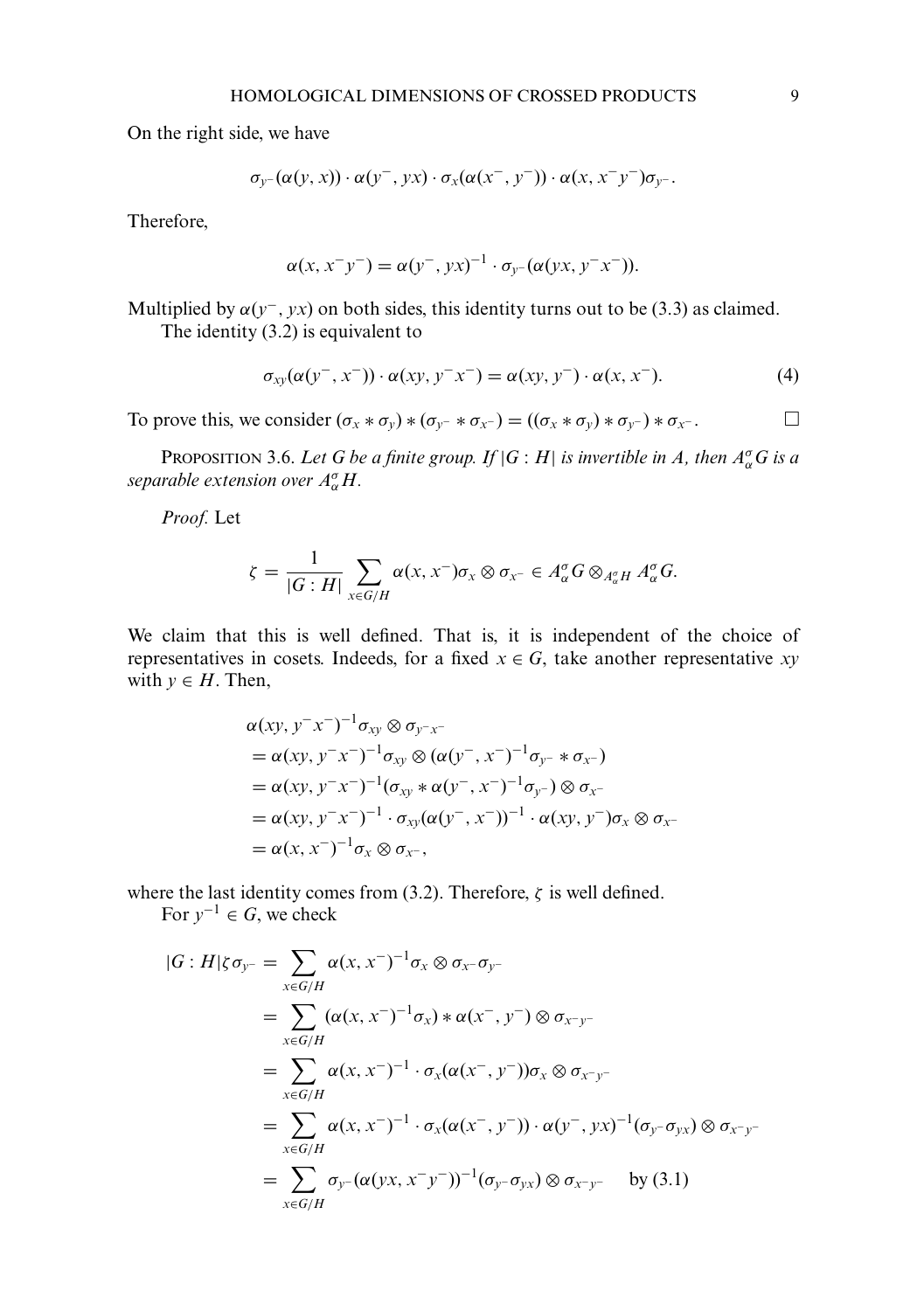$$
= \sum_{x \in G/H} \sigma_{y^{-}} (\alpha(yx, x^{-}y^{-})^{-1} \sigma_{yx} \otimes \sigma_{x^{-}y^{-}})
$$
  
= |G : H|  $\sigma_{y^{-}} \zeta$ .

That is,  $\zeta \sigma_{v^-} = \sigma_{v^-} \zeta$ . Similarly, we check that  $\zeta a = a\zeta$  for  $a \in A$ . Therefore,  $\zeta$  satisfies the first condition of separable extensions. The second condition is obvious.  $\Box$ 

We establish the following result on homological dimensions of crossed products.

COROLLARY 3.7. *Let H be a subgroup of a finite group G. If* |*G* : *H*| *is invertible in A*, then  $A^{\sigma}_{\alpha}G$  and  $A^{\sigma}_{\alpha}H$  have the same global dimension, finitistic dimension, and strong *global dimension.*

*Proof.* Follows from Theorem 3.3 and Proposition 3.6. □

**4. Classify global dimensions.** As before, let *A* be a left Noetherian associative ring, *G* be a finite group, and *J* be the left  $A_{\alpha}^{\sigma}G$  ideal generated by all elements in  $\{\sigma_x - 1 \mid 1_G \neq x \in G\}$ . Recall that the trivial representation is  $A^{\sigma}_{\alpha}G/\mathfrak{I}$ .

PROPOSITION 4.1. If the trivial representation  $A^{\sigma}_{\alpha}G/\mathfrak{I}$  is projective, then an  $A^{\sigma}_{\alpha}G$ *module M is projective if and only if the restricted module AM is projective. In this* situation,  $A^{\sigma}_{\alpha}H$  and A have the same global dimension for every subgroup  $H \leqslant G$ .

*Proof.* Obviously, *AM* is projective if so is *M*. Conversely, assume that *AM* is projective. Note that *M* is projective if and only if  $\text{Hom}_{A_{\alpha}^{\sigma}G}(M, -)$  is exact. However, by Proposition 2.2,  $\text{Hom}_{A_{\alpha}^{\sigma}}(M, -) \cong \text{Hom}_{A}(M, -)^{G}$  is the composite of two exact functors  $\text{Hom}_{A}(M, -)$  and  $-\frac{G}{2} \cong \text{Hom}_{A_{\alpha}^{\sigma}G}(A_{\alpha}^{\sigma}G/\mathfrak{I}, -)$ , and hence is exact. The first statement is verified.

Note that we always have gl. dim  $A_{\alpha}^{\sigma}G \geq A$ , so it suffices to show gl. dim  $A \geq$ gl. dim  $A_{\alpha}^{\sigma}G$  under the assumption. This is true if gl. dim  $A = \infty$ , so we assume that gl. dim  $A = s < \infty$ .

For an arbitrary  $M \in A_{\alpha}^{\sigma}G$ -mod, choosing a projective resolution  $P^{\bullet} \in K^{-}(R)$ and applying the restriction functor  $\downarrow_1^G$ , we get a projective resolution  ${}_AP^{\bullet}$  for  ${}_AM$ . As  $pd_A M \le s$ ,  $_A K_s$  is a projective A-module, where  $K_s$  is the *s*-th syzygy of  $P^{\bullet}$ . Therefore, *K<sub>s</sub>* is projective as an  $A^{\sigma}_{\alpha}$  *G*-module. In other words, pd<sub> $A^{\sigma}_{\alpha}$ </sub>  $M \le s$ , so gl. dim  $A^{\sigma}_{\alpha}$   $G \le s$ gl. dim *A*. But for every subgroup  $H \le G$ , we always have gl. dim  $A_\alpha^\sigma G \ge g$ l. dim  $A_\alpha^\sigma H \ge$ gl. dim *A*. This forces gl. dim  $A_{\alpha}^{\sigma}H =$  gl. dim *A*.

Unfortunately, the structure of  $\mathfrak{I}$ , and hence that of the trivial representation are hard to exploit for general crossed products. In contrast, the trivial representation of a skew group ring has a very explicit description. In this situation,  $\mathfrak I$  consists of elements  $\sum_{x \in G} a_x \sigma_x$  with  $\sum_{x \in G} a_x = 0$ , and the skew group ring  $A^{\sigma}G$  acts on *A* by  $(\sum_{x \in G} a_x \sigma_x) \cdot a = \sum_{x \in G} a_x \sigma_x(a)$ . More details can be found in [3].

For every subgroup  $H \le G$ , we define a trace map tr :  $A \rightarrow A^H$  by sending  $a \in A$ to  $\sum_{x \in H} \sigma_x(a)$ . This is an *A<sup>H</sup>*-linear map. Conclusions in the next proposition can be found in various literatures; see [**1**, **2**, **3**].

PROPOSITION 4.2. *The following are equivalent for a skew group ring A*<sup>σ</sup>*G:*

- (1) *the trivial A*<sup>σ</sup>*G-module A is projective;*
- (2)  $M \in A^{\sigma}G$ -mod *is projective if and only if the restricted module*  $_A M$  *is projective*;
- (3) *the trace map*  $tr : A \rightarrow A^G$  *is surjective*;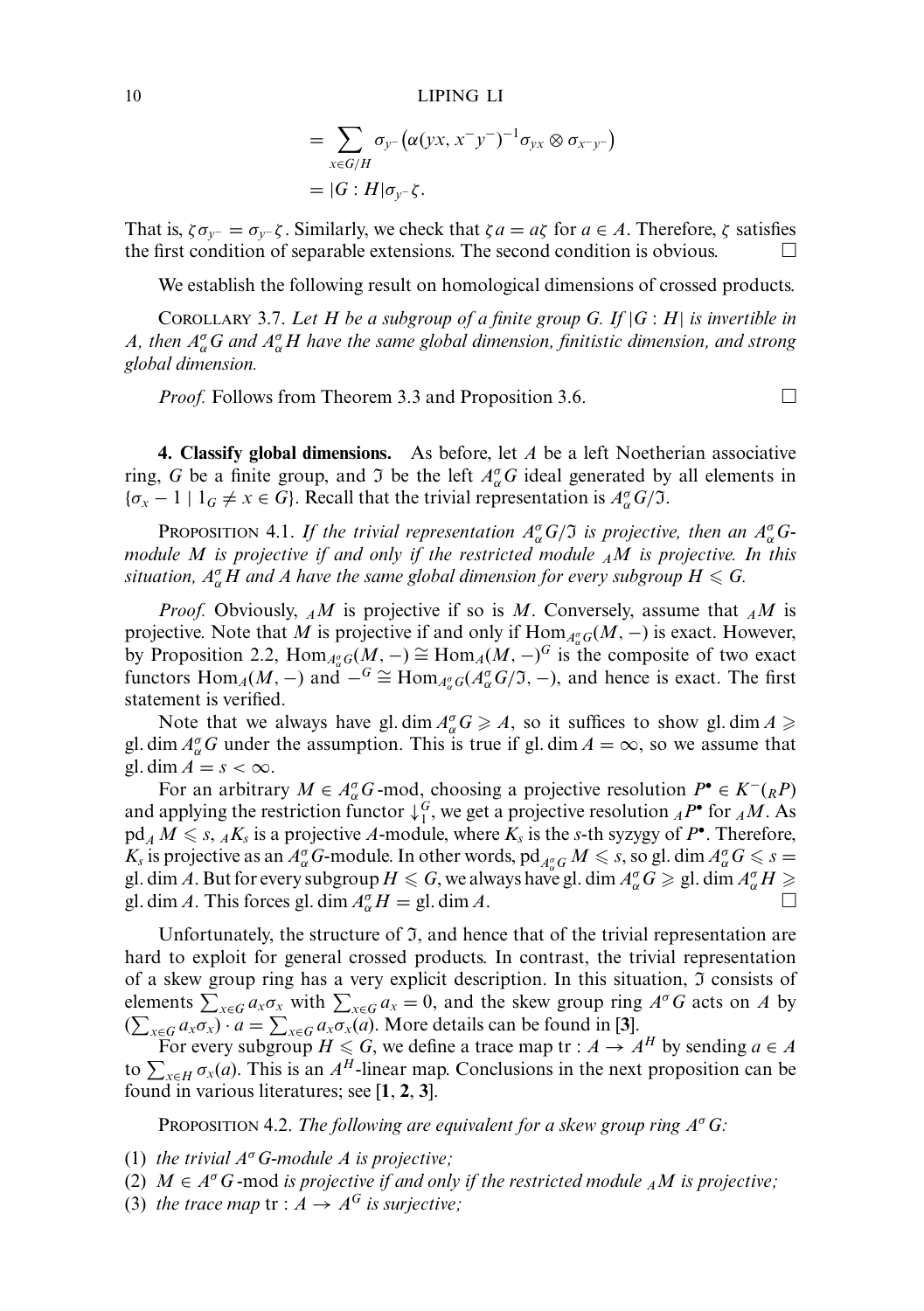(4) *there is a certain element*  $a \in A$  *such that*  $tr(a) = 1$ *.* 

*When A is commutative, they are equivalent to the following condition: A*σ*G is a separable extension over A.*

*Proof.* We just proved that (1) implies (2) for crossed products, so it is also true for skew group rings. It is obvious that (2) implies (1). The equivalence between (3) and (4) is straightforward since the trace map is  $A<sup>G</sup>$ -linear. Equivalence between (1) and (4) is precisely Proposition 4.1 in page 87 of [**3**] by observing that the proof there actually works for arbitrary left Noetherian rings. For commutative *R*, the equivalence of (4) and the last condition is implied by Proposition 2.1 in [**20**].

This propositions tells us that the projective dimension of the trivial representation plays an important role in determining the homological dimensions of skew group rings. The following theorem classifies global dimensions and finitistic dimensions for crossed products.

THEOREM 4.3. *Let A*<sup>σ</sup> <sup>α</sup>*G be a crossed product, where A is left Noetherian and G is a finite group.*

- (1) *For every*  $M \in A_{\alpha}^{\sigma}G$ -mod,  $\text{pd}_{A_{\alpha}^{\sigma}G}M$  is either infinity or equal to  $\text{pd}_{A}M$  (when  $pd_A M < \infty$ ).
- (2) *The global dimension of*  $A^{\sigma}_{\alpha}G$  *is either infinity or equal to gl. dim A (when gl. dim A*  $\prec$  $\infty$ ), and fin. dim  $A_{\alpha}^{\sigma}$  *G* = fin. dim *A*.
- (3) *If the trivial representation A*<sup>σ</sup> <sup>α</sup>*G*/I *is projective when viewed as an A-module, then* gl. dim  $A^{\sigma}_{\alpha}G$  *is finite if and only so is* gl. dim *A and*  $A^{\sigma}_{\alpha}G/\Im$  *is a projective*  $A^{\sigma}_{\alpha}G$ -module.

*Proof.* Note that for crossed products, the induction functor  $A_{\alpha}^{\sigma}G \otimes_A -$  and the coinduction functor  $\text{Hom}_{A}(A_{\alpha}^{\sigma}G, -)$  are naturally isomorphic. Therefore, for *M* ∈  $A_{\alpha}^{\sigma}$ *G* -mod and *N*  $\in$  *A* -mod, we have the Frobenius reciprocity

$$
\text{Hom}_{A}(M, N) \cong \text{Hom}_{A^{\sigma}_{\alpha}G}(M, A^{\sigma}_{\alpha}G \otimes_{A} N)
$$

and the Eckmann–Shapiro formula (see Corollary 2.8.4 in [5]) for  $n \geq 1$ :

$$
\text{Ext}_{A}^{n}(M, N) \cong \text{Ext}_{A_{\alpha}^{\sigma}}^{n}(M, A_{\alpha}^{\sigma}G \otimes_{A} N).
$$

To prove (1), we only need to consider the case that  $\text{pd}_{A_{\alpha}^{\sigma}}G M < \infty$ . Let  $r =$  $\operatorname{pd}_{A_{\alpha}^{\sigma}G} M$  and  $s = \operatorname{pd}_A M$ . By Remark 3.4,  $s \leq r$ .

For an arbitrary  $N \in A_{\alpha}^{\sigma}G$ -mod, since the map  $\varphi : A_{\alpha}^{\sigma}G \otimes_A N \to N$  given by  $\lambda \otimes$  $v \mapsto \lambda v$  is a surjective  $A_{\alpha}^{\sigma}$  G-module homomorphism, we have a short exact sequence  $0 \to K \to A_{\alpha}^{\sigma} G \otimes_A N \to N \to 0$ . Applying  $\text{Hom}_{A_{\alpha}^{\sigma}G}(M, -)$  to it, we get a long exact sequence:

$$
\ldots \to \text{Ext}^r_{A^{\sigma}_{\alpha}G}(M, K) \to \text{Ext}^r_{A^{\sigma}_{\alpha}G}(M, A^{\sigma}_{\alpha}G \otimes_A N) \to
$$
  

$$
\text{Ext}^r_{A^{\sigma}_{\alpha}G}(M, N) \to \text{Ext}^{r+1}_{A^{\sigma}_{\alpha}G}(M, K) \to \ldots
$$

But  $\text{Ext}_{A_{\alpha}^{\sigma}}^{r+1}(M, K) = 0$  since  $\text{pd}_{A_{\alpha}^{\sigma}}G M = r$ . If  $\text{pd}_{A} M = s < r$ , then

$$
\mathrm{Ext}^r_{A^{\sigma}_\alpha G}(M, A^{\sigma}_\alpha G\otimes N)\cong \mathrm{Ext}^r_A(M, N)=0
$$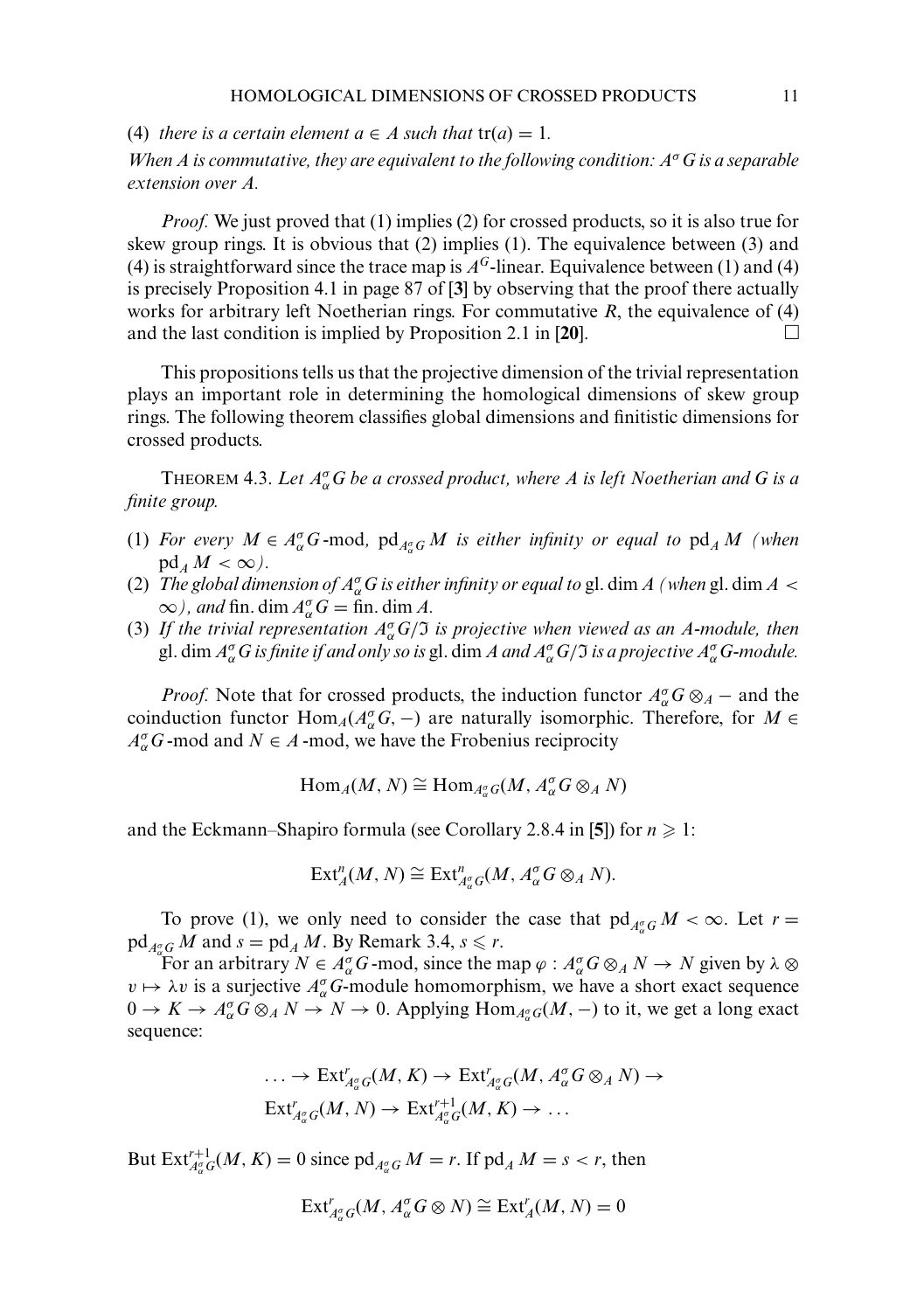by the Eckmann–Shapiro formula. Consequently,  $\operatorname{Ext}_{A_{\alpha}^{\sigma}}^{r}(M, N) = 0$ . But  $N \in$  $A^{\sigma}_{\alpha}G$  -mod is arbitrary. Therefore, pd<sub>*A*<sup> $\sigma}_{\alpha}G$ </sub> *M* < *r*. This contradiction tells us that  $s = r$ ,</sub></sup> and (1) is established.

To determine the global dimension of  $A_{\alpha}^{\sigma}G$ , we still only need to consider the case that gl. dim  $A^{\sigma}_{\alpha}G < \infty$ . In this situation, pd<sub> $A^{\sigma}_{\alpha}G M < \infty$  for every  $M \in A^{\sigma}_{\alpha}G$ -mod.</sub> Therefore, by (1),  $pd_{\frac{d\sigma}{\sigma}}G M = pd_{A}M$ . Consequently, gl. dim  $A_{\alpha}^{\sigma}G \le$  gl. dim *A*. But by Remark 3.4, gl. dim  $A_{\alpha}^{\sigma} G \geqslant$  gl. dim *A*, and the equality follows.

Note that fin. dim  $A^{\sigma}_{\alpha}G = \sup \{ \text{pd}_{A^{\sigma}_{\alpha}G} M \mid \text{pd}_{A^{\sigma}_{\alpha}G} M < \infty \}$ . By (1), if  $\text{pd}_{A^{\sigma}_{\alpha}G} M < \infty$ , then pd<sub> $A_{\alpha}^{\sigma}G$ </sub>  $M = \text{pd}_A M \leq \text{fin. dim } A$ . Consequently, fin. dim  $A_{\alpha}^{\sigma}G \leq \text{fin. dim } A$ . But by Remark 3.4, we have fin. dim  $A_{\alpha}^{\sigma}G \ge \text{fin.}$  dim *A*. This forces fin. dim  $A_{\alpha}^{\sigma}G = \text{fin.}$  dim *A*.

Now, we turns to (3). If  $A^{\sigma}_{\alpha}G/\mathfrak{I}$  is projective as an  $A^{\sigma}_{\alpha}G$ -module, by Proposition 4.1 gl. dim  $A_{\alpha}^{\sigma}G =$  gl. dim *A*. Therefore, gl. dim  $A < \infty$  implies gl. dim  $A_{\alpha}^{\sigma}G < \infty$ . Conversely, if gl. dim  $A^{\sigma}_{\alpha}G < \infty$ , clearly gl. dim  $A < \infty$  and  $\text{pd}_{A^{\sigma}_{\alpha}G}A^{\sigma}_{\alpha}G/\mathfrak{I} < \infty$ . By the first statement,  $pd_{A^{\sigma}_{\alpha}G} A^{\sigma}_{\alpha}G/\mathfrak{I} = pd_{A} A^{\sigma}_{\alpha}G/\mathfrak{I} = 0.$ 

We have the following corollary for skew group rings:

COROLLARY 4.4. *Let A*<sup>σ</sup>*G be a skew group ring with A left Noetherian and G a finite group.*

- (1) *The skew group ring A*<sup>σ</sup>*G has finite global dimension if and only if so does A and the trivial representation is projective.*
- (2) *If the trivial representation is a projective A*<sup>σ</sup>*G-module, then A*<sup>σ</sup>*G and A have the same global dimension.*
- (3) *If A is commutative and A*<sup>σ</sup>*G has finite global dimension, then A*<sup>σ</sup>*G is a separable extension over A. In particular, A*<sup>σ</sup>*G and A have the same global dimension, finitistic dimension, and strong global dimension.*

*Proof.* The first statement follows from (3) of the above theorem since for skew group rings, the trivial representation *A* is a free *A*-module. The second one follows from Proposition 4.1. Note that according to (1), the given condition in (3) implies that the trivial representation *A* is a projective  $A^{\sigma}G$ -module, so  $A^{\sigma}G$  is a separable extension over *A* by the second part of Proposition 4.2.

It is surprising in some sense to the author that  $A^{\sigma}_{\alpha}G$  and A always have the same finitistic dimension. This makes the conjecture posted in [**16**] by the author trivial, which asks whether fin. dim  $A^{\sigma}G < \infty$  whenever fin. dim  $A < \infty$ .

We end this section by an example, which tells us that for non-commutative rings, separable extension in general is much stronger than the condition that the trivial representation is projective.

EXAMPLE 4.5. Let *A* be the path algebra of the following quiver with relations  $\beta \gamma = \gamma \beta = 0$  over an algebraically closed field *k* with characteristic 2. Let *G* be a cyclic group of order 2 generated by *g*, which permutes vertices *x* and *y*, and arrows β and γ . This action determines a skew group algebra *A*<sup>σ</sup>*G*.

$$
x \xrightarrow{\beta} y
$$

It is easy to check that the centre of *A* is the one-dimensional space spanned by  $1_A = 1_x + 1_y$ . However, since *g* fixes every scalar, the trace map sends every element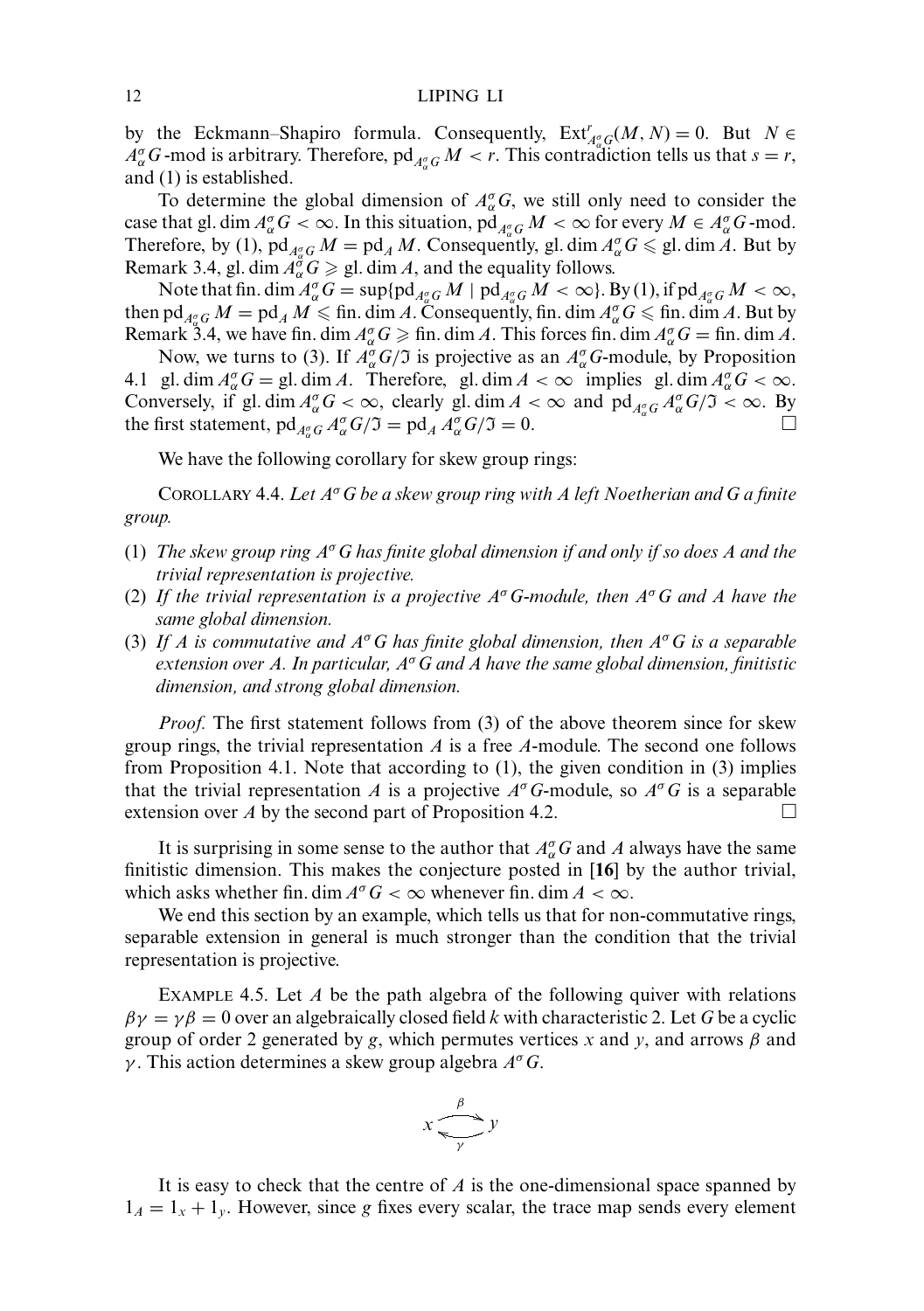in the centre of *A* to 0. Therefore, by Proposition 2.1 in [20],  $A^{\sigma}G$  is not a separable extension over *A*. On the other hand, we can check that the trace map sends both 1*<sup>x</sup>* and 1*<sup>y</sup>* to the identity of *A*σ*G*. By Proposition 4.2 and Corollary 4.4, the trivial representation *A* is a projective  $A^{\sigma}$ *G*-module. Therefore, *A* and  $A^{\sigma}$ *G* have the same global dimension (which is  $\infty$ ) and finitistic dimension (which is 0).

Actually, since  $1_x$  and  $1_y$  are isomorphic idempotent in  $A^\sigma G$ , the skew group algebra  $A^{\sigma}G$  in this example is actually Morita equivalent to  $1_{x}A^{\sigma}G1_{x}$ . A direct computation shows that  $1_x A^\sigma G1_x \cong A^G \cong k[X]/(X^2)$ .

**5. Crossed products of semiprimary algebras.** In this section, let *A* be a left Noetherian *semiprimary* algebra over an algebraically closed field *k* with characteristic  $p \ge 0$ . That is, the Jacobson radical  $\Re$  of *A* is nilpotent and  $A/\Re$  is a finite dimensional *k*-algebra. By the main result of last section,  $A^{\sigma}_{\alpha}G$  has the same homological dimensions as  $A_{\alpha}^{\sigma} S$  for every Sylow *p*-subgroup  $S \le G$ . Thus, we mainly focus on  $A_{\alpha}^{\sigma} S$  in this section.

Take a complete set  $E = \{e_i\}_{i \in [n]}$  of primitive orthogonal idempotents in *A*. Then,  $A^A = \bigoplus_{i \in [n]} A e_i$ . Throughout this section, we assume that there is a Sylow *p*-subgroup  $S \le G$  such that *E* is an *S*-set; that is, *E* is closed under the action of *S*.

Two elements  $e, f \in E$  are said to be *isomorphic* if  $Ae \cong Af$  as  $A$ -modules. Note that *e* and *f* are isomorphic if and only if there are elements  $u, v \in A$  such that  $uv = e$ and  $vu = f$ . When identifying  $e_i$  with  $e_i 1_S$ , elements in *E* are pairwise orthogonal idempotents in the crossed product  $A_{\alpha}^{\sigma} S$ . It is obvious that isomorphic idempotents in *A* are still isomorphic regarded as idempotents in  $A_{\alpha}^{\sigma}$  *S*. Moreover, for every *e* ∈ *E* and  $x \in S$ , *e* and  $\sigma_x(e)$  are isomorphic in  $A^{\sigma}_{\alpha}S$ . We will show that *E* is also a complete set of primitive orthogonal idempotents in  $A_{\alpha}^{\sigma} S$ .

Clearly, for every  $x \in S$ ,  $\sigma_x$  maps  $\Re$  onto  $\Re$ . In particular,  $\Re S = \bigoplus_{x \in S} \Re \sigma_x$  is a two-sided ideal of  $A_{\alpha}^{\sigma}$ S. Moreover, By Corollary 3.12 in page 86 of [14],  $\Re$  is the intersection of the radical of  $A_{\alpha}^{\sigma} S$  and *A*. Therefore,  $\Re$  is contained in the radical of  $A^{\sigma}_{\alpha} S$ , so is R*S*. Let  $\overline{A^{\sigma}_{\alpha} S}$  be the quotient algebra

$$
A_{\alpha}^{\sigma} S/\Re S = \bigoplus_{x \in S} A \sigma_x / \bigoplus_{x \in S} \Re \sigma_x \cong \bigoplus_{x \in S} (A/\Re) \sigma_x = \bar{A}_{\alpha}^{\sigma} S,
$$

which is a crossed product as well. Since  $\Re S$  is contained in the radical of  $A_{\alpha}^{\sigma}S$ , a complete set of primitive orthogonal idempotents in  $\bar{A}_{\alpha}^{\sigma} S$  can be obtained from a complete set of primitive orthogonal idempotents in  $A_{\alpha}^{\sigma} S$  by taking quotients. Conversely, given a complete set of primitive orthogonal idempotents in  $\bar{A}_{\alpha}^{\sigma} S$ , it can be lifted to a complete set of primitive orthogonal idempotents in  $A_{\alpha}^{\sigma} S$ .

With this observation, we have:

LEMMA 5.1. *The chosen set E is a complete set of primitive orthogonal idempotents in*  $A^{\sigma}_{\alpha}S$ .

*Proof.* By the above observation, we only need to show that *E* is a complete set of primitive idempotents in  $\bar{A}_{\alpha}^{\sigma}$  S. Clearly, it is enough to prove that every idempotent in *E* is primitive in  $\bar{A}_{\alpha}^{\sigma} S$ . We deduce it by showing that the algebra  $e_i(\bar{A}_{\alpha}^{\sigma} S)e_i$  is a finitedimensional local algebra for every  $i \in [n]$ ; here and later by convention we identity idempotents with their images in the quotient algebra. Since  $e_i$  is a primitive idempotent in *A*, it is still a primitive idempotent in  $\bar{A} = A/\Re$ .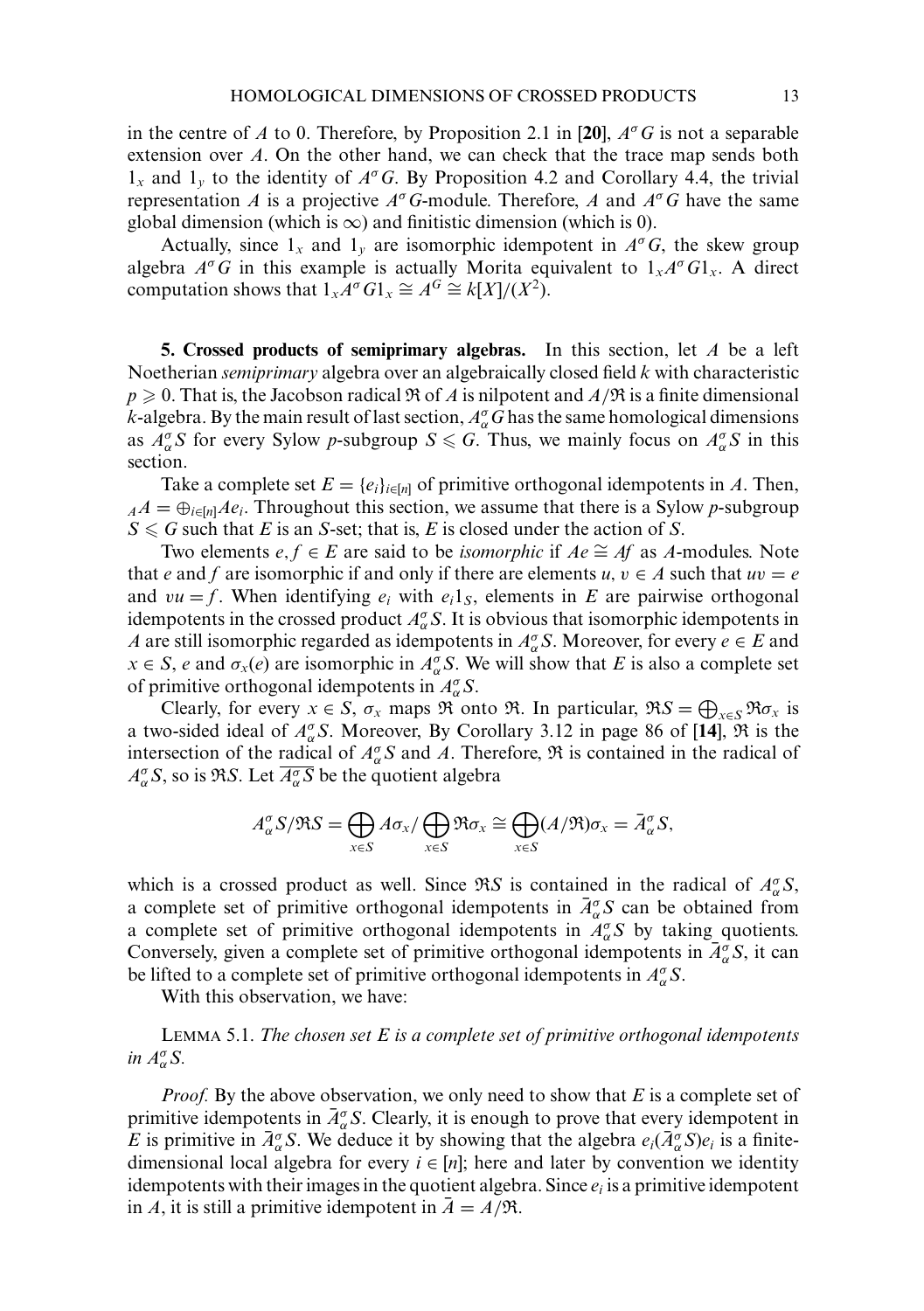Note that

$$
e_i(\bar{A}_{\alpha}^{\sigma}S)e_i=\bigoplus_{x\in S}e_i\bar{A}\sigma_x(e_i)\sigma_x.
$$

Let  $H = \{x \in S \mid \overline{A}\sigma_x(e_i) \cong \overline{A}e_i\}$ . Because  $\overline{A}$  is semisimple,  $H = \{x \in S \mid e_i \overline{A} \sigma_x(e_i) \neq$ 0). This is a subgroup of *S*. Indeed, for  $x, y \in H$ , suppose that  $e\overline{A}\sigma_x(e) \neq$ 0 and  $eA\sigma_y(e) \neq 0$ . That is,  $\bar{A}e \cong \bar{A}\sigma_x(e) \cong \bar{A}\sigma_y(e)$ . Applying  $\sigma_x$  to  $e\bar{A}\sigma_x(e)$  we get  $\sigma_x(e)A\alpha(x, x)\sigma_{x^2}(e)\alpha(x, x)^{-1} \neq 0$ , so  $\sigma_x(e)\overline{A}\sigma_{x^2}(e) \neq 0$ . Therefore,  $\overline{A}e \cong \overline{A}\sigma_x(e) \cong$  $\overline{A}\sigma_{x^2}(e)$ . Repeating this process, we have  $\overline{A}\sigma_{x^{-1}}(e) \cong \overline{A}e \cong \overline{A}\sigma_y(e)$ , so  $\sigma_{x^{-1}}(e)\overline{A}\sigma_y(e) \neq 0$ . Applying  $\sigma_x$  one more time, we deduce that  $e\bar{A}\sigma_{xy}(e) \neq 0$ . That is,  $xy \in H$ , so *H* is a group.

We observe that

$$
e_i(\bar{A}_{\alpha}^{\sigma}S)e_i = \bigoplus_{x \in H} e_i \bar{A} \sigma_x(e_i) \sigma_x
$$

is a strongly *H*-graded algebra [14]. Moreover,  $e_i \overline{A} e_i \cong k$  since *k* is algebraically closed. By Proposition 1.11 in page 71 of [**14**], it is a crossed product of *k* with *H*, and hence a twisted group algebra. It is well known that this is a local algebra.<sup>1</sup> The conclusion follows.

The following proposition motivates us to consider free action of *S* on *E*.

**PROPOSITION 5.2.** Let  $A^{\sigma}_{\alpha}S$  and E be as before. If A is finite dimensional and the *action of S on E is not free, then* gl. dim  $A^{\sigma}_{\alpha}S = \infty$ *.* 

*Proof.* Since the action of *S* on *E* is not free, we can take some  $e \in E$  and some  $1 \neq x \in S$  such that  $\sigma_x(e) = e$ . Let  $H = \langle x \rangle$ , which is a non-trivial cyclic *p*-group. By Remark 3.4, it suffices to show that gl. dim  $A_{\alpha}^{\sigma}H = \infty$ .

Consider the quotient algebra  $A_{\alpha}^{\sigma}H/\mathfrak{R}H \cong \bar{A}_{\alpha}^{\sigma}H$ . Then,  $\bar{A}_{\alpha}^{\sigma}He$  is a projective  $\bar{A}_{\alpha}^{\sigma}H$ -module, and clearly an  $A_{\alpha}^{\sigma}H$ -module. Since elements in *H* fix *Ae*, they fix  $\bar{A}e$  as well, and we have

$$
\bar{A}_{\alpha}^{\sigma}He = \bigoplus_{x \in H} \bar{A}\sigma_x e = \bigoplus_{x \in H} \bar{A}\sigma_x(e)\sigma_x = \bigoplus_{x \in H} \sigma_x(\bar{A}e)\sigma_x = \bigoplus_{x \in H} \bar{A}e\sigma_x = \bar{A}eH,
$$

and hence

$$
\text{Hom}_{A^{\sigma}_{\alpha}H}(A^{\sigma}_{\alpha}He, \bar{A}^{\sigma}_{\alpha}He) \cong e(\bar{A}^{\sigma}_{\alpha}H)e = (e\bar{A}e)H \cong k_{\alpha}H
$$

is a twisted group algebra with non-trivial *H*. Since it is not a division ring, we conclude that  $\bar{A}_{\alpha}^{\sigma}$  *He* is not a simple  $A_{\alpha}^{\sigma}$ *H*-module.

Take  $f \in E$  such that  $A_{\alpha}^{\sigma} Hf \ncong A_{\alpha}^{\sigma} He$ . Because isomorphic idempotents in A viewed as idempotents in  $A_{\alpha}^{\sigma}H$  are still isomorphic, we deduce that *e* and *f* are not isomorphic in *A*, so  $f A e \in \Re$ , and hence  $f \overline{A} e = 0$ . Therefore,

$$
\text{Hom}_{A^{\sigma}_{\alpha}H}(A^{\sigma}_{\alpha}Hf, \bar{A}^{\sigma}_{\alpha}He) \cong f(\bar{A}^{\sigma}_{\alpha}H)e = (f\bar{A}e)H = 0,
$$

<sup>1</sup>Actually, by changing basis, this twisted group algebra is isomorphic to an ordinary group algebra. For details, see the proof of the theorem in Section 1 of [**8**]. This can also be deduced from the fact that  $H^2(S, k) = 1$  for a *p*-group *S*; see for example, Proposition 6.1 in page 42 of [14].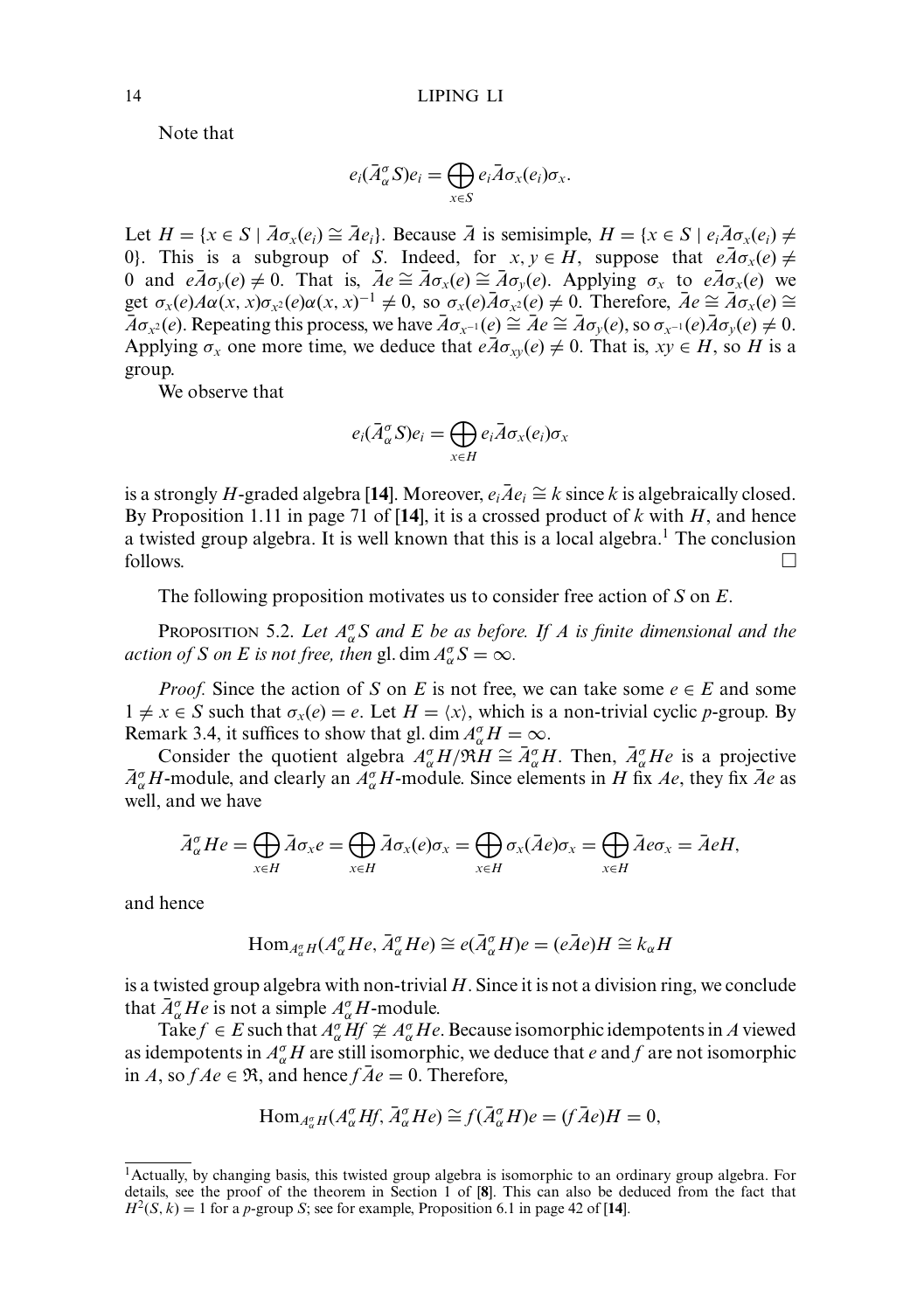which implies that all composition factors of  $\bar{A}_{\alpha}^{\sigma}He$  are isomorphic to  $S_e$ , the simple  $A_{\alpha}^{\sigma}H$ -module corresponding to the primitive idempotent *e*. Consequently,  $(\bar{A}_{\alpha}^{\sigma}H)e$  is a non-simple *A*<sup>σ</sup> <sup>α</sup>*H*-module with only composition factors isomorphic to *Se*.

The short exact sequences  $0 \to M \to \bar{A}_{\alpha}^{\sigma}He \to S_e \to 0$  and  $0 \to \Re{He} \to \bar{A}_{\alpha}^{\sigma}He \to \bar{A}_{\alpha}^{\sigma}He \to \bar{A}_{\alpha}^{\sigma}He \to \bar{A}_{\alpha}^{\sigma}He \to \bar{A}_{\alpha}^{\sigma}He \to \bar{A}_{\alpha}^{\sigma}He \to \bar{A}_{\alpha}^{\sigma}He \to \bar{A}_{\alpha}^{\sigma}He \to \bar{A}_{\alpha}^{\sigma}He \to \bar{A}_{\alpha}^{\sigma}He \to$  $A_{\alpha}^{\sigma}He \rightarrow \bar{A}_{\alpha}^{\sigma}He \rightarrow 0$  give rise to the following diagram with exact rows and columns:



where  $\Omega$  is the Heller operator. Note that  $M \neq 0$  and has only composition factors isomorphic to *Se*.

Applying  $\text{Hom}_{A^{\sigma}_{\alpha}H}(-, S_e)$  to the last column, we conclude that  $\text{Ext}^1_{A^{\sigma}_{\alpha}H}(S_e, S_e) \cong$  $\text{Hom}_{A_{\alpha}^{\sigma}H}(\Omega S_e, S_e)$ . Applying the same functor to the top row, we get an inclusion  $\text{Hom}_{A_{\alpha}^{\sigma}H}(M, S_e) \to \text{Hom}_{A_{\alpha}^{\sigma}H}(\Omega S_e, S_e)$ . Since  $\text{Hom}_{A_{\alpha}^{\sigma}H}(M, S_e) \neq 0$ , we deduce that  $\text{Ext}^1_{A^{\sigma}_\alpha H}(S_e, S_e) \neq 0$ . By the strong no loop conjecture proved in [13], the projective dimension  $pd_{A^{\sigma}_{\alpha}H} S_e = \infty$ . Therefore, gl. dim  $A^{\sigma}_{\alpha}H = \infty$ . The conclusion follows.  $\square$ 

Here, the proof relies on the strong no loop conjecture, which requires *A* to be an artinian *k*-algebra. We wonder if there is an alternate proof for arbitrary left Noetherian semiprimary *k*-algebras.

We describe two corollaries.

COROLLARY 5.3. *Let A be a finite dimensional algebra. Then, a twisted group algebra A*α*G has finite global dimension if and only if* gl. dim *A is finite and the order of G is invertible. Moreover, in this situation, we have* gl. dim  $A = \text{gl. dim } A_{\alpha} G$ .

*Proof.* We always have gl. dim  $A_{\alpha}G = \text{gl. dim } A_{\alpha}S \geq \text{gl. dim } A$ . Assume that gl. dim  $A_{\alpha}G < \infty$ , then gl. dim  $A < \infty$ . Moreover, since G acts trivially on A, every chosen complete set of primitive orthogonal idempotents *E* is closed under the action of *G*, and hence closed under the trivial action of *S*. But by the previous proposition, *S* must acts freely on *E*. This forces  $S = 1$ . That is,  $|G|$  is invertible. Conversely, if  $|G|$  is invertible, then gl. dim  $A_\alpha G =$  gl. dim  $A_\alpha S$ . But  $A_\alpha S = A$ . The conclusion follows.  $\Box$ 

Let *K* be the kernel of  $\sigma : S \to Aut_k(A)$ , which is a subgroup of *S*. The action of *S* on *A* is said to be *faithful* if *K* is the trivial group.

COROLLARY 5.4. *Let A be a finite dimensional algebra. If the action of S on A is not faithful, then* gl. dim  $A^{\sigma}_{\alpha}G = \infty$ *.* 

*Proof.* Since the action of *S* on *A* is not faithful, we can find a non-trivial subgroup  $H \leq S$  such that every element in *H* acts on *A* trivially. In particular, for a chosen complete set of primitive orthogonal idempotents *E*, it is closed under the trivial action of *H*. By Proposition 5.2, gl. dim  $A_{\alpha}^{\sigma}H = \infty$ . But we always have gl. dim  $A_{\alpha}^{\sigma}G \ge$ gl. dim  $A_{\alpha}^{\sigma}H$ . The conclusion follows.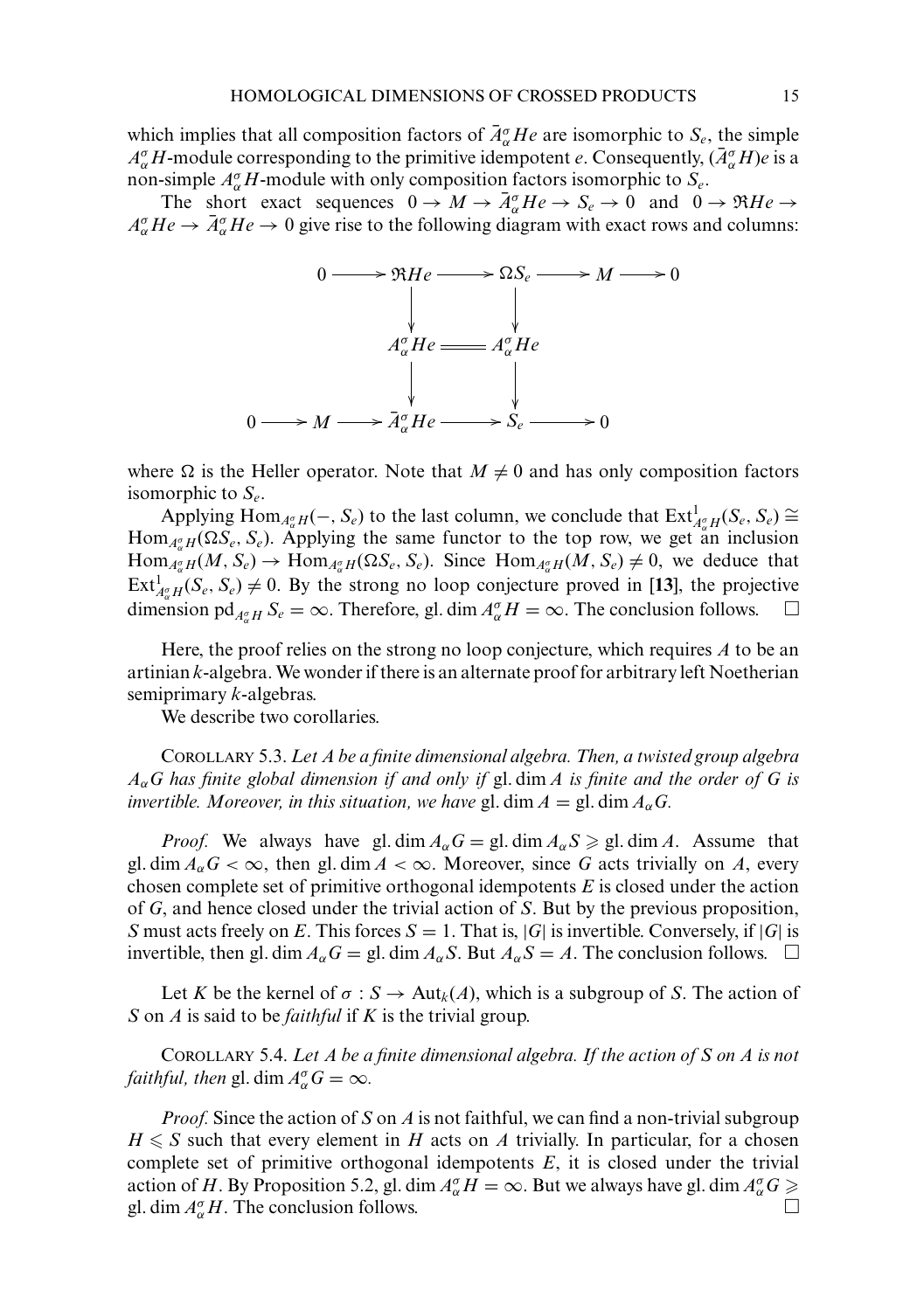However, even if gl. dim  $A < \infty$  and *S* acts faithfully on *E*, the global dimension of  $A_{\alpha}^{\sigma}G$  might not be finite.

EXAMPLE 5.5. Let *A* be the path algebra of the following quiver over an algebraically closed field of characteristic 2, and let  $G = S = \langle x \rangle$  be a cyclic group of order 2. The action of *S* on *A* is determined by  $x(1) = 3$  and  $x(2) = 2$ . This action is faithful.

$$
1 \longrightarrow 2 \longleftarrow 3
$$

However, the skew group algebra *A*<sup>σ</sup>*S* is Morita equivalent to the path algebra of the following quiver with relations  $\delta^2 = 0$ , which has infinite global dimension. This is because the action of *S* on the chosen set  $E = \{e_1, e_2, e_3\}$  of primitive idempotents is not free.



Let *s* denote the number of *S*-orbits in  $E$  and take a representative  $e_i$  from each *S*-orbit. Without loss of generality, we can assume that  $e_1, e_2, \ldots, e_s$  give a chosen set of representatives from distinct orbits. Let  $\epsilon = e_1 + e_2 + \ldots + e_s$ . A special case of the following result is described in Proposition 1.6 in page 67 of [**14**].

PROPOSITION 5.6. Let  $A^{\sigma}_{\alpha}S$ , E, and  $\epsilon$  be as above and suppose that the action of S on *E* is free. Then,  $A^{\sigma}_{\alpha}S$  is an  $|S| \times |S|$  matrix algebra over  $\epsilon A^{\sigma}_{\alpha}S\epsilon$ .

*Proof.* Note that for every  $e \in E$  and  $x \in S$ ,  $A_{\alpha}^{\sigma} S e$  and  $A_{\alpha}^{\sigma} S \sigma_x(e)$  are isomorphic. Indeed, let  $\mu = \sigma_x(e)\sigma_x$  and  $\nu = \alpha(x^-, x)^{-1}\sigma_{x^-}$  where  $x^- = x^{-1}$ . Using  $\sigma_x(\alpha(x^-, x)) =$  $\alpha(x, x^-)$ , we get

$$
\mu * \nu = (\sigma_x(e)\sigma_x) * (\alpha(x^-, x)^{-1}\sigma_{x^-}) = \sigma_x(e)\sigma_x(\alpha(x^-, x)^{-1})\alpha(x, x^-) = \sigma_x(e);
$$

and

$$
\nu * \mu = (\alpha(x^-, x)^{-1} \sigma_{x^-}) * (\sigma_x(e) \sigma_x) = (\alpha(x^-, x)^{-1} \sigma_{x^-}) * \sigma_x * e = e.
$$

Consequently,  $A_{\alpha}^{\sigma} S \epsilon \cong A_{\alpha}^{\sigma} S \sigma_x(\epsilon)$ . Since the action of *S* on *E* is free, and by our definition of  $\epsilon$ , we have

$$
A_{\alpha}^{\sigma} S A_{\alpha}^{\sigma} S = \bigoplus_{x \in S} A_{\alpha}^{\sigma} S \sigma_x(\epsilon) \cong (A_{\alpha}^{\sigma} S \epsilon)^{|S|}.
$$

Therefore,  $A_{\alpha}^{\sigma} S$  is a matrix algebra over  $\epsilon A_{\alpha}^{\sigma} S \epsilon = \text{End}_{A_{\alpha}^{\sigma}} S (A_{\alpha}^{\sigma} S \epsilon)^{\text{op}}$ , and is Morita equivalent to  $\epsilon A_{\alpha}^{\sigma} S \epsilon$ .  $\alpha^{\sigma}$ S $\epsilon$ .

In the situation that  $\epsilon$  is a *central idempotent* in *A*, that is,  $\epsilon a = a\epsilon$  for every  $a \in A$ , we get a very simple case. Note that  $\epsilon$  might not be in the centre of  $A_{\alpha}^{\sigma} S$  as  $\sigma_x \epsilon = \sigma_x(\epsilon) \sigma_x \neq \epsilon \sigma_x$ . Since  $\sigma_x$  acts on *A* as an algebra automorphism,  $\sigma_x(\epsilon)$  is a central idempotent in *A* as well for every  $x \in S$ . Then,

$$
A = \bigoplus_{x \in S} A \sigma_x(\epsilon) = \bigoplus_{x \in S} \sigma_x(\epsilon) A \sigma_x(\epsilon)
$$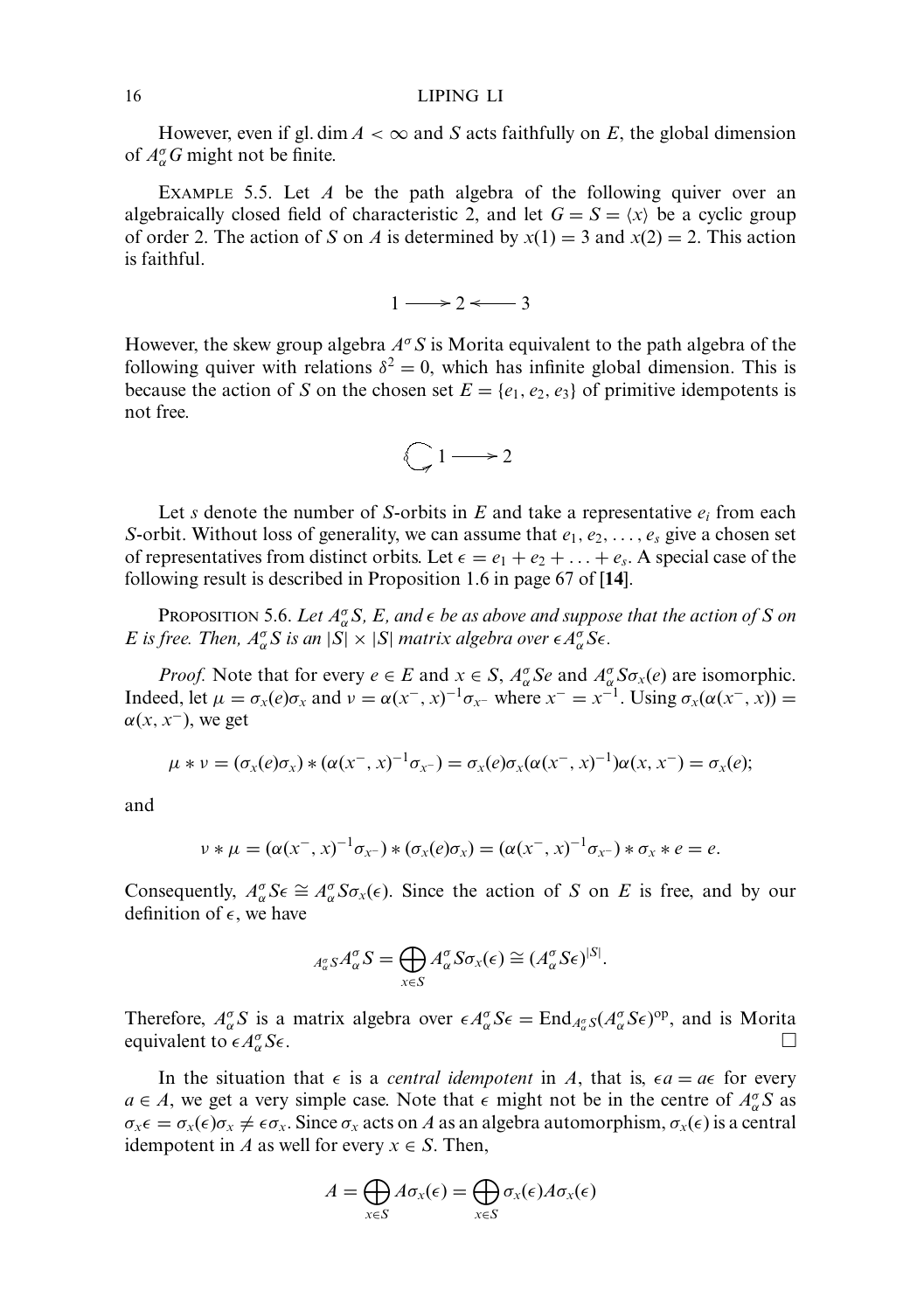is actually a direct sum of isomorphic algebras. Moreover, we have

$$
\epsilon A_{\alpha}^{\sigma} S \epsilon = \bigoplus_{x \in S} \epsilon A \sigma_x \epsilon = \bigoplus_{x \in S} \epsilon A \sigma_x(\epsilon) \sigma_x = \epsilon A \epsilon,
$$

since  $\epsilon$  is in the centre of *A*, and  $\epsilon$  and  $\sigma_x(\epsilon)$  are orthogonal for  $1_S \neq x \in S$ . Therefore,  $A_{\alpha}^{\sigma} S$  is actually an  $|S| \times |S|$  matrix algebra over  $\epsilon A \epsilon$ , while *A* is the subalgebra of all diagonal matrices. In particular,  $A_{\alpha}^{\sigma} S$ , *A*, and  $A_{\alpha}^{S}$  all have the same homological dimensions, where  $A^S$  is the fixed algebra; that is,  $A^S = \{a \in A \mid \sigma_x(a) = a \,\forall x \in S\}$ .

For general crossed products, the structure of  $A<sup>S</sup>$  is hard to explore. However, if  $\alpha(x, y)$  is contained in the centre of *A* for all *x*,  $y \in S$  and the action of *S* is free on *E*, we have an explicit description of *AS*.

PROPOSITION 5.7.*If S acts on E freely and* α(*x*, *y*)*is contained in the centre of A for all*  $x, y \in S$ , then the fixed algebra  $A^S = \{ \sum_{x \in S} \sigma_x(a) \mid a \in A \}$ *. Furthermore,*  $A\sigma_x(\epsilon) \cong A^S$ *(resp,*  $\sigma_x(\epsilon)A \cong A^S$ ) as left (resp., right)  $\widetilde{A}^S$ -modules for every  $x \in S$ .

*Proof.* Since  $\alpha(x, y)$  lies in the centre of *A*, *A* is a *kS*-module, so  $\sum_{x \in S} \sigma_x(a) \in A^S$ for every  $a \in A$ . To show the other inclusion, we take an element  $a \in A^S$ . Then,  $a =$  $\sum_{x \in S} a \sigma_x(\epsilon) = \sum_{x \in S} \sigma_x(a\epsilon)$ . The first statement is proved.

Since  $A^S$  is a subalgebra of *A*,  $A\sigma_x(\epsilon)$  is a left  $A^S$ -module for every  $x \in S$ . Define  $\varphi: A^S \to A \sigma_x(\epsilon)$  by letting  $\varphi(a) = a \sigma_x(\epsilon)$ , and  $\psi: A \sigma_x(\epsilon) \to A^S$  by sending  $a \sigma_x(\epsilon)$  to  $\sum_{y \in S} \sigma_y(a\sigma_x(\epsilon))$ , which is contained in *A<sup>S</sup>*. We check that both  $\varphi$  and  $\psi$  are *A<sup>S</sup>*-module homomorphisms. Moreover, for  $a \in A^S$ ,

$$
\psi(\varphi(a)) = \psi(a\sigma_x(\epsilon)) = \sum_{y \in S} \sigma_y(a\sigma_x(\epsilon)) = \sum_{y \in S} a\sigma_{yx}(\epsilon) = a;
$$

and for  $b\sigma_x(\epsilon) \in A\sigma_x(\epsilon)$ ,

$$
\varphi(\psi(b\sigma_x(\epsilon))) = \varphi(\sum_{y \in S} \sigma_y(b\sigma_x(\epsilon))) = \sum_{y \in S} \sigma_y(b)\sigma_{yx}(\epsilon)\sigma_x(\epsilon) = b\sigma_x(\epsilon).
$$

Therefore,  $\varphi$  and  $\psi$  are inverse to each other, so  $A \in \cong A^S$  as left  $A^S$ -modules. The conclusion for right modules can be proved similarly.

From this proposition, we immediately deduce that *A* is both a left and a right free  $A^S$ -module whenever the action of *S* on *E* is free and  $\alpha(x, y)$  is contained in the centre of *A* for *x*,  $y \in S$ . However, usually *A* is not a free *A<sup>S</sup>*-bimodule; see Example 3.6 in [**15**].

Recall that a ring *R* is a *domain* if it has no non-zero zero factors. Denote by *C*(*A*) the centre of *A*, and by  $U(A)$  the multiplicative group of invertible elements in *A*. The following technical lemma will be used for normalization of crossed products.

LEMMA 5.8. *Let D* ⊂ *C*(*A*) *be a domain.* 

- (1) *For every*  $a \in D$  *and*  $n \in \mathbb{N}$  *which is a power of p, the polynomial*  $X^n a \in D[X]$  *has at most one root in D.*
- (2) *If*  $a \in A^S \cap U(A)$  *and*  $\lambda \in D$  *is a root of the above polynomial, then*  $\lambda \in A^S \cap U(A)$ *as well.*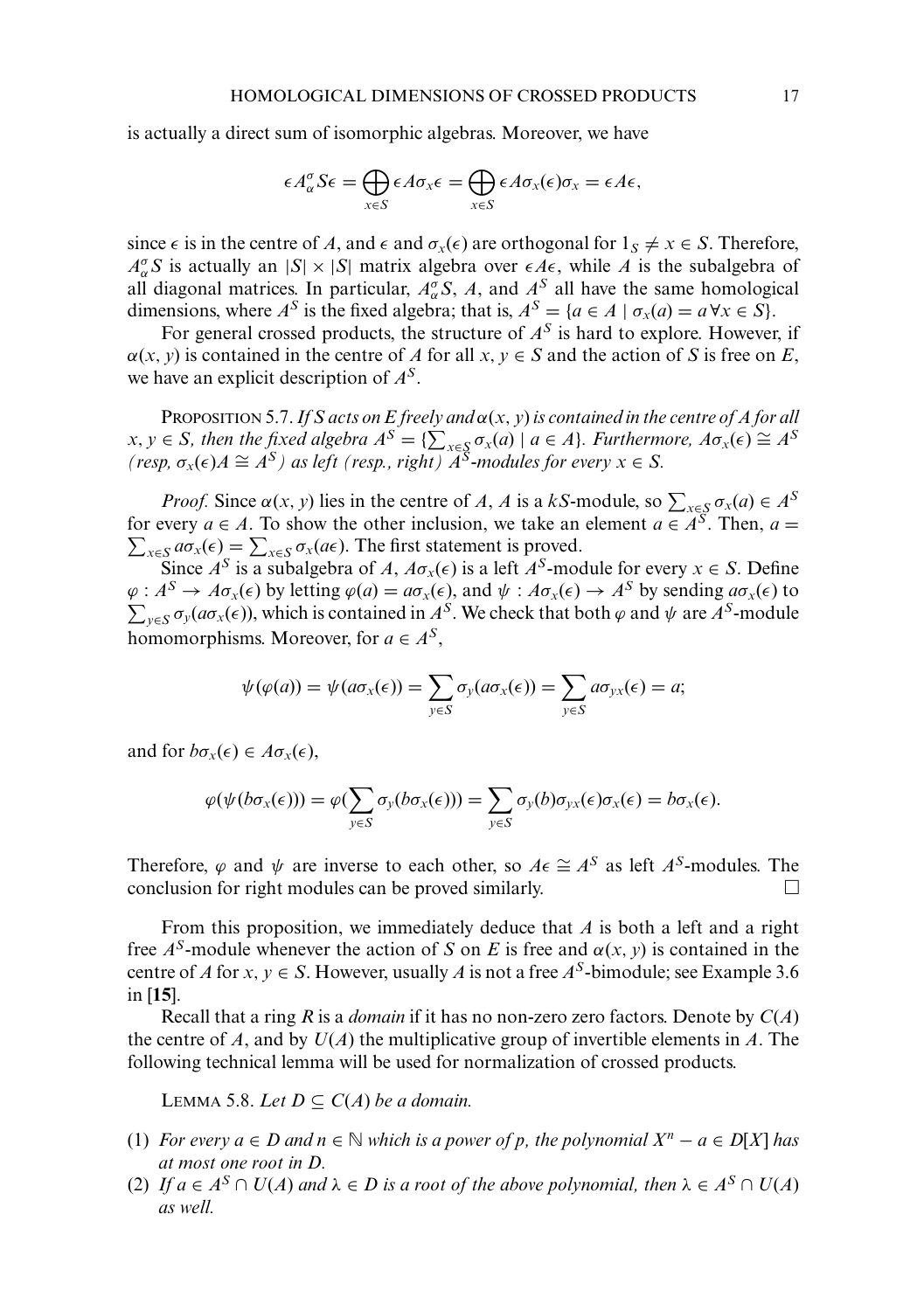*Proof.* If  $\lambda_1, \lambda_2 \in D$  are two roots, then we have  $\lambda_1^n - \lambda_2^n = 0$ . But since *D* is commutative and *n* is a power of *p*, we have  $(\lambda_1 - \lambda_2)^n = 0$ . As *D* is assumed to be a domain, this happens if and only if  $\lambda_1 = \lambda_2$ , so (1) is true.

If *a* is invertible, then  $aa^{-1} = 1$ . But  $a = \lambda^n$ , so  $\lambda(\lambda^{n-1}a^{-1}) = (\lambda^{n-1}a^{-1})\lambda = 1$ . That is,  $\lambda \in U(A)$ . For every  $x \in S$ , we have  $(\sigma_x(\lambda))^n = \sigma_x(\lambda^n) = \sigma_x(a) = a$ . That is,  $\sigma_x(\lambda)$ is also a root of the polynomial  $X^n - a$ . But the root is unique, so  $\sigma_x(\lambda) = \lambda$ ; i.e.,  $\lambda \in A^S$ .  $\lambda \in A^S$ .

We introduce some notation. For  $x \in S$ , define  $h_x = \prod_{y \in S} \alpha(x, y)$ . This is well defined since  $\alpha(x, y)$  is contained in *C*(*A*) for all *x*,  $y \in S$ . Because  $\alpha(x, y)\alpha(xy, z) =$  $\sigma_x(\alpha(y, z))\alpha(x, yz)$ , letting *z* range over all elements in *S* and taking the product, we get

$$
\alpha(x, y)^{|S|} h_{xy} = \sigma_x(h_y) h_x. \tag{5}
$$

LEMMA 5.9. *Suppose that the following conditions hold:*

(1) *There is a domain*  $D \subseteq C(A) \cap A^S$  *containing all*  $\alpha(x, y)$  *for*  $x, y \in S$ *.* 

(2) *The*  $|S|$ *-th root of*  $h_x$  *exists in D for every*  $x \in S$ .

*Then,*  $A_{\alpha}^{\sigma} S$  *is equivalent to a skew group algebra*  $A^{\sigma'} S$ *.* 

*Proof.* For each  $x \in S$ , let  $u_x \in D$  be the |S|-th root of  $h_x$ , which is unique and is contained in  $U(A) \cap A^S$  as well by the previous lemma. Now, we define another parameter set  $(\alpha', \sigma')$  by letting  $\sigma'_x = u_x^{-1}\sigma_x$ . Then,  $\alpha'(x, y) = u_x^{-1}u_y^{-1}\alpha(x, y)u_{xy}$ . Taking the  $|S|$ -th power, we get

$$
\alpha'(x, y)^{|S|} = h_x^{-1} h_y^{-1} h_{xy} \alpha(x, y)^{|S|} = 1
$$

by (5.1). Note that  $\alpha'(x, y)$  is also contained in *D*. Therefore,  $\alpha'(x, y) = 1$ .

We have proved that the parameter set  $(\alpha, \sigma)$  is equivalent to  $(\alpha', \sigma')$  with  $\alpha'(x, y) =$ 1. Therefore, by Proposition 2.1,  $A_{\alpha}^{\sigma} S$  is equivalent to a skew group algebra  $A^{\sigma'} S$ .  $\Box$ 

Note that  $\sigma'_x = u_x^{-1} \sigma_x$ . Therefore,  $a \in A$  is fixed by  $\sigma_x$  if and only it is fixed by  $\sigma'_x$ . In other words, the fixed algebras for these two equivalent crossed products coincide, so can be denoted by *AS* again.

Now, we prove Theorem 1.3, generalizing a main result in [**15**, **16**].

THEOREM 5.10. *Suppose that conditions (1) and (2) in the previous lemma hold. Then:*

- (1) If A is a finite dimensional algebra, then gl. dim  $A^{\sigma}_{\alpha}G < \infty$  if and only if gl. dim A  $<$ ∞ *and S acts on E freely.*
- (2) If S acts freely on E, then  $A^{\sigma}_{\alpha}G$  and A have the same global dimension. Moreover, *if A as an A<sup>S</sup>-bimodule has a summand A<sup>S</sup>, then*  $A^{\sigma}_{\alpha}G$  *and A have the same strong global dimension.*

*Proof.* By Theorem 1.1, we can assume that  $G = S$ . By the previous lemma,  $A_{\alpha}^{\sigma} S$ is isomorphic to the skew group algebra  $A^{\sigma'}S$ . In particular, they have the same homological dimensions and the same fixed algebras. Then, the conclusion follows from Theorem 1.1 in [15] and Theorem 1.1 in  $[16]$ <sup>2</sup>

<sup>2</sup>Although in these two papers we mainly deal with finite dimensional algebras, the conclusion that *A* and  $A^{\alpha'}$  G share the same homological dimensions when *S* acts freely on *E* still holds for semiprimary Noetherian *k*-algebras.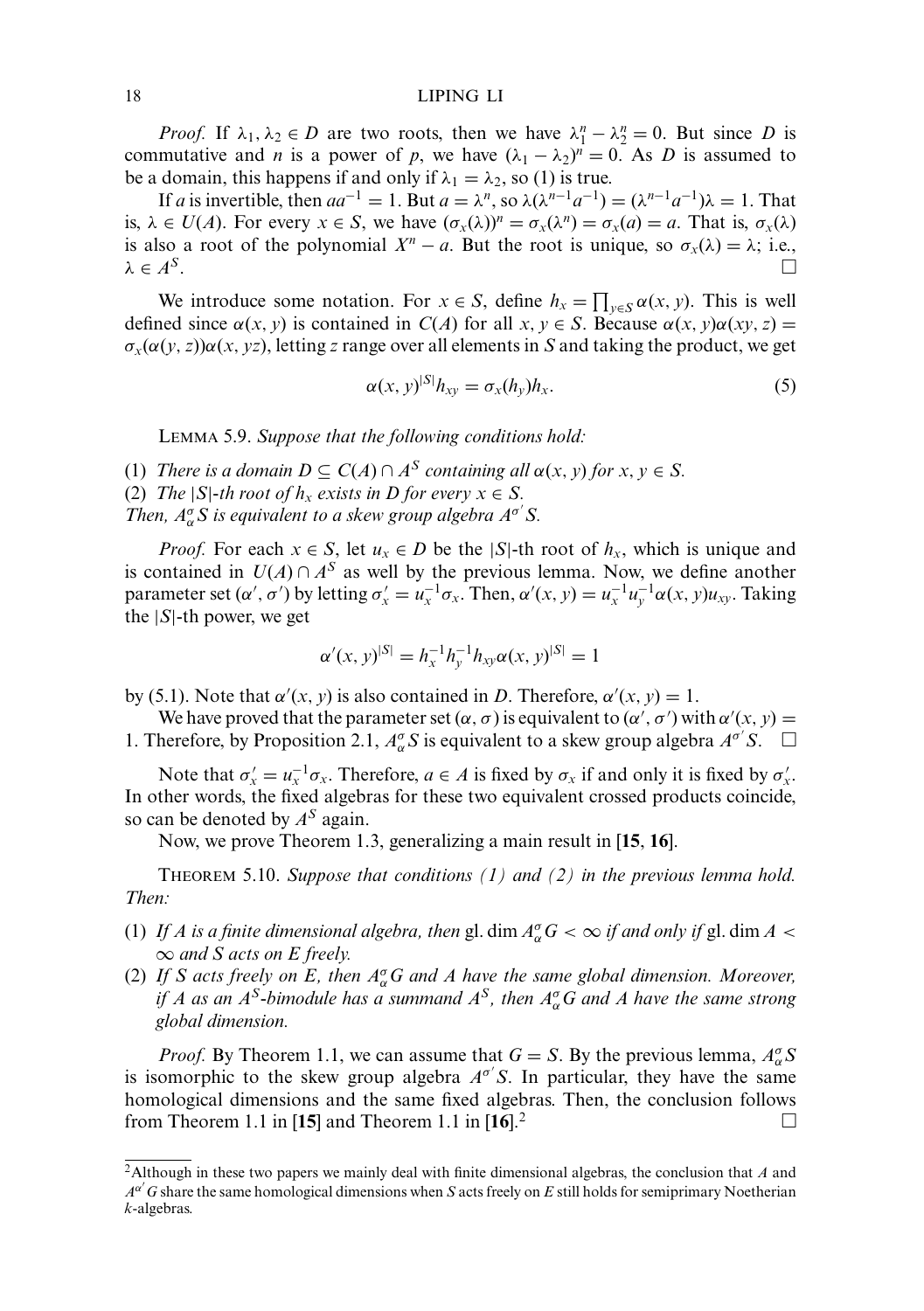ACKNOWLEDGEMENTS. The author is supported by the National Natural Science Foundation of China 11541002, the Construct Program of the Key Discipline in Hunan Province, and the Start-Up Funds of Hunan Normal University 830122-0037. He also would like to thank Prof. Avramov and Prof. Kleiner for their valuable comments. On the 2014 Maurice Auslander International Conference, the author described this work. Prof. Avramov kindly helped the author figure out a reasonable definition of lengths for objects in right-bounded derived categories of left Noetherian rings. Prof. Kleiner pointed out that some results in this paper can be deduced from theory of separable extensions.

## REFERENCES

**1.** E. Aljadeff, On the surjectivity of some trace maps, *Israel J. Math.* **86**(1–3) (1994), 221– 232.

**2.** E. Aljadeff and Y. Ginosar, Induction from elementary abelian subgroups, *J. Algebra* **179**(2) (1996), 599–606.

**3.** M. Auslander, I. Reiten and S. Smalø, *Representation theory of Artin algebras*, Cambridge Studies in Advance Mathematics, vol. 36 (Cambridge University Press, 1997).

**4.** L. Avramov and H. Foxby, Homological dimensions of unbounded complexes, *J. Pure App. Algebra* **71**(2–3) (1991), 129–155.

**5.** D. J. Benson, *Representations and cohomology I: Basic representation theory of finite groups and associative algebras*, Cambridge Studies in Advance Mathematics, vol. 30 (Cambridge University Press, 1991).

**6.** P. Boisen, The representation theory of full group-graded algebras, *J. Algebra* **151**(1) (1992), 160–179.

**7.** M. Cohen and S. Montgomery, Group-graded rings, smash products, and group actions, *Tran. Amer. Math. Soc.* **282**(1) (1984), 237–258.

**8.** S. Conlon, Twisted group algebras and their representations, *J. Austral. Math. Soc.* **4** (1964), 152–173.

**9.** D. Happel and D. Zacharia, A homological characterization of piecewise hereditary algebras, *Math. Z.* **260**(1) (2008), 177–185.

**10.** D. Happel and D. Zacharia, Homological properties of piecewise hereditary algebras, *J. Algebra* **323**(4) (2010), 1139–1154.

**11.** K. Hirata and K. Sugano, On semisimple extensions and separable extensions over non commutative rings, *J. Math. Soc. Japan* **18** (1966), 360–373.

**12.** A. Iacob and S. Iyengar, Homological dimensions and regular rings, *J. Algebra* **322**(10) (2009), 3451–3458.

**13.** K. Igusa, S. Liu and C. Paquette, A proof of the strong no loop conjecture, *Adv. Math.* **228**(5) (2011), 2731–2742.

**14.** G. Karpilovsky, *The algebraic structure of crossed products*, North-Holland Mathematical Studies, vol. 142 (North-Holland Publishing Co., Amsterdam, 1987). x+348 pp.

**15.** L. Li, Representations of modular skew group algebras, *Trans. Amer. Math. Soc.* **367**(9) (2015), 6293–6314.

**16.** L. Li, Finitistic dimensions and picewise hereditary property of skew group algebras, *Glasgow Math. J.* **57**(3) (2015), 509–517.

**17.** P. Lundström, Crossed product algebras defined by separable extensions, *J. Algebra* **283**(2) (2005), 723–737.

**18.** A. Marcus, *Representation theory of group graded algebras* (Nova Science Publishers, Inc., Commack, NY, 1999).

**19.** S. Montgomery and S. Witherspoon, Irreducible representations of crossed products, *J. Pure App. Algebra* **129**(3) (1998), 315–326.

20. C. Năstăasescu, M. Van den Bergh and F. Van Oystaeyen, Separable functors applied to graded rings, *J. Algebra* **123**(2) (1989), 397–413.

**21.** D. Passman, *Group rings, crossed products and Galois theory*, CBMS Regional Conference Series in Mathematics, vol. 64 (American Mathematical Society, Providence, RI, 1986). viii+71 pp.